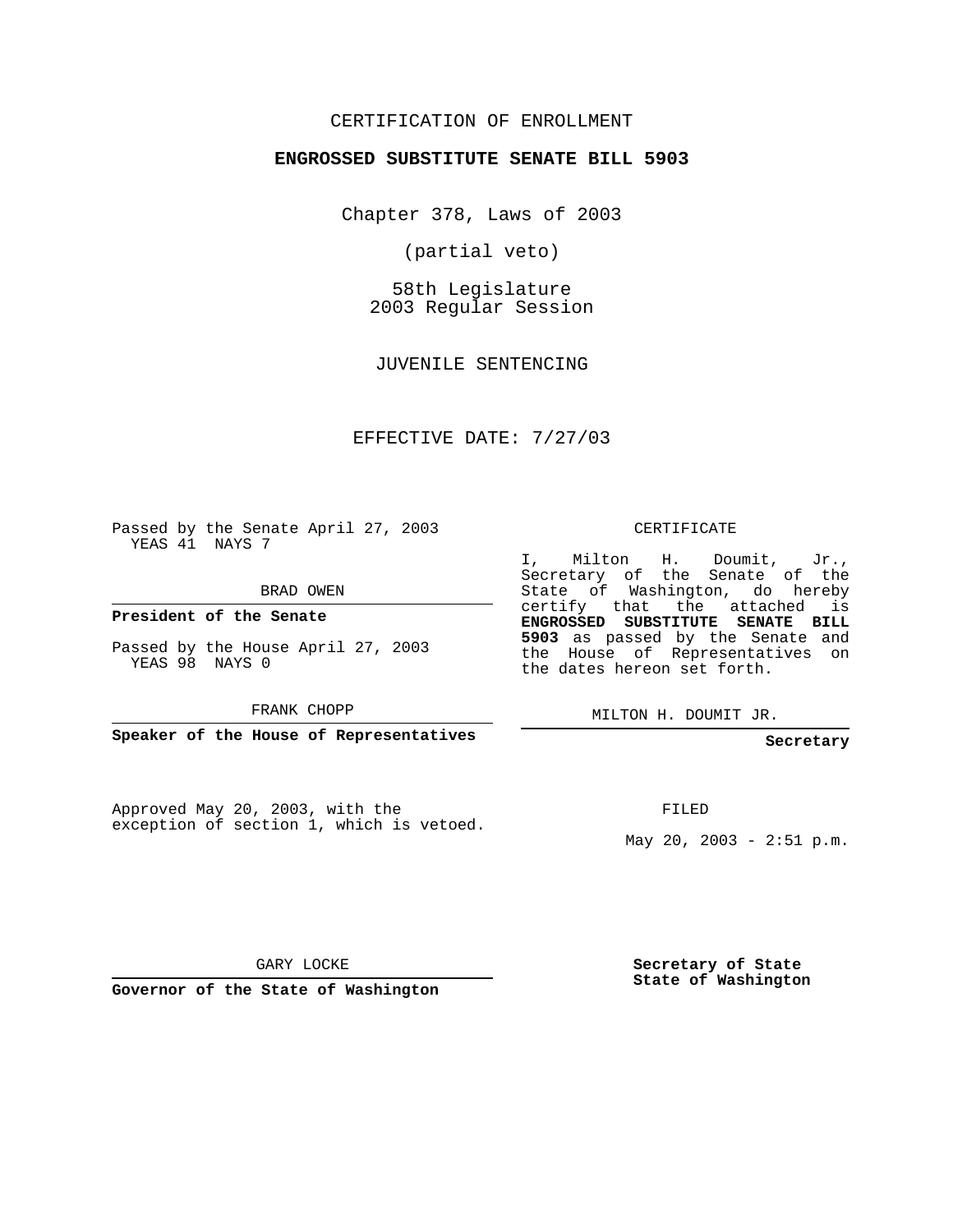# **ENGROSSED SUBSTITUTE SENATE BILL 5903** \_\_\_\_\_\_\_\_\_\_\_\_\_\_\_\_\_\_\_\_\_\_\_\_\_\_\_\_\_\_\_\_\_\_\_\_\_\_\_\_\_\_\_\_\_

\_\_\_\_\_\_\_\_\_\_\_\_\_\_\_\_\_\_\_\_\_\_\_\_\_\_\_\_\_\_\_\_\_\_\_\_\_\_\_\_\_\_\_\_\_

AS AMENDED BY THE HOUSE

Passed Legislature - 2003 Regular Session

**State of Washington 58th Legislature 2003 Regular Session**

**By** Senate Committee on Children & Family Services & Corrections (originally sponsored by Senators Hargrove, Stevens and Carlson)

READ FIRST TIME 03/05/03.

 AN ACT Relating to juvenile offender sentences; amending RCW 13.40.160; reenacting and amending RCW 13.40.0357 and 13.40.165; adding a new section to chapter 72.05 RCW; adding new sections to chapter 13.40 RCW; creating new sections; and providing expiration dates.

BE IT ENACTED BY THE LEGISLATURE OF THE STATE OF WASHINGTON:

 *\*NEW SECTION. Sec. 1. A new section is added to chapter 72.05 RCW to read as follows:*

 *(1) It is the intent of the legislature that appropriate treatment services be provided to juvenile offenders in order to achieve rehabilitation. The treatment should be provided at either local detention facilities or at state institutions depending upon which facility best meets the needs of the individual juvenile offender.*

 *(2) No juvenile rehabilitation administration institution shall be closed without specific authorization in an act of the legislature.*

 *(3) If a juvenile rehabilitation administration institution is closed by the legislature, the department of corrections shall be prohibited from operating the institution and the institution shall not be used to incarcerate adult offenders. \*Sec. 1 was vetoed. See message at end of chapter.*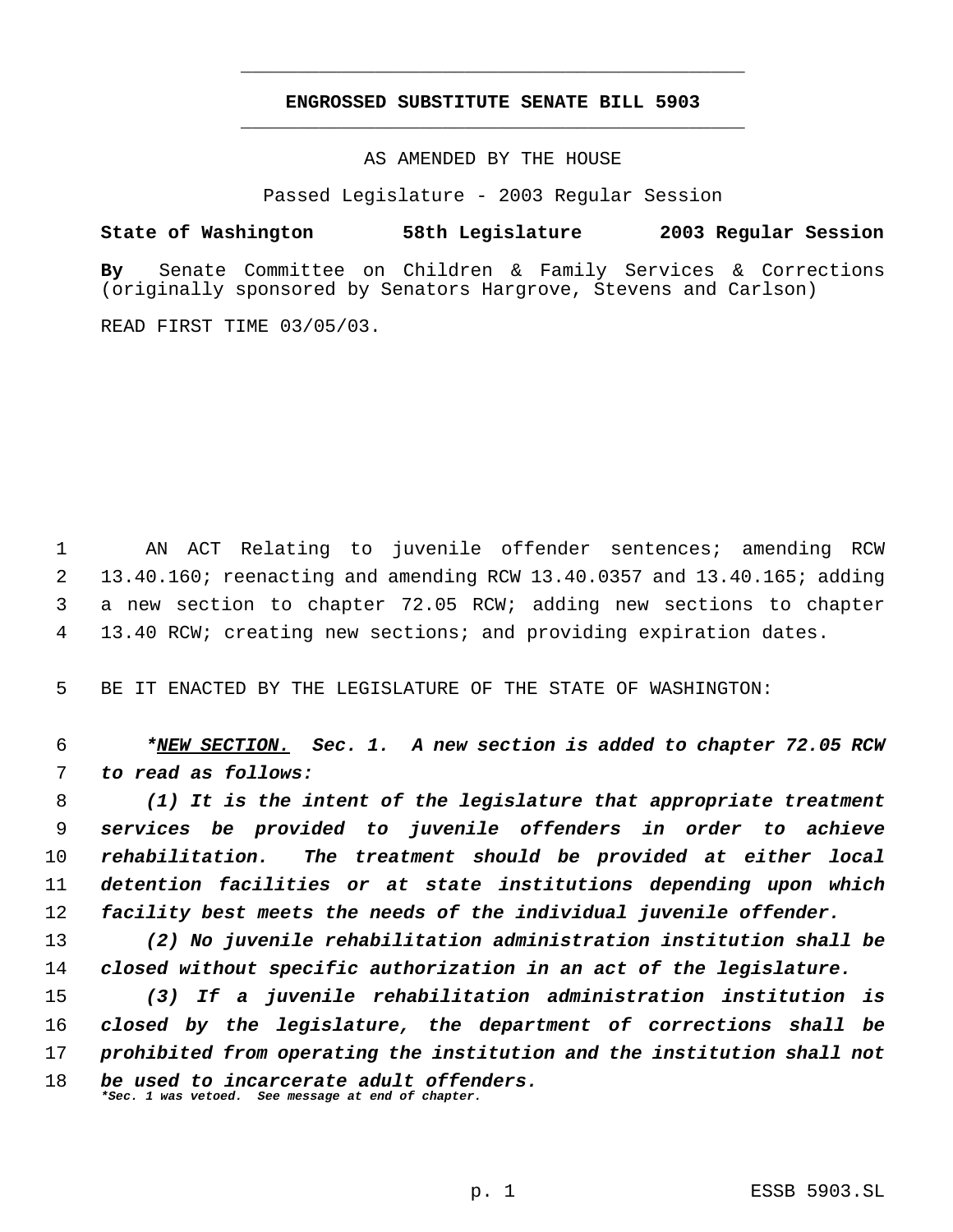## **DESCRIPTION AND OFFENSE CATEGORY**

| 4  |                    |                                               | JUVENILE DISPOSITION |
|----|--------------------|-----------------------------------------------|----------------------|
| 5  | <b>JUVENILE</b>    |                                               | CATEGORY FOR         |
| 6  | <b>DISPOSITION</b> |                                               | ATTEMPT, BAILJUMP,   |
| 7  | <b>OFFENSE</b>     |                                               | CONSPIRACY, OR       |
| 8  | CATEGORY           | DESCRIPTION (RCW CITATION)                    | SOLICITATION         |
| 9  |                    |                                               |                      |
| 10 |                    | <b>Arson and Malicious Mischief</b>           |                      |
| 11 | A                  | Arson 1 (9A.48.020)                           | $B+$                 |
| 12 | B                  | Arson 2 (9A.48.030)                           | $\mathsf{C}$         |
| 13 | $\mathcal{C}$      | Reckless Burning 1 (9A.48.040)                | D                    |
| 14 | D                  | Reckless Burning 2 (9A.48.050)                | E                    |
| 15 | B                  | Malicious Mischief 1 (9A.48.070)              | $\mathsf{C}$         |
| 16 | $\mathcal{C}$      | Malicious Mischief 2 (9A.48.080)              | D                    |
| 17 | D                  | Malicious Mischief $3 \leq$ \$50 is E class)  |                      |
| 18 |                    | (9A.48.090)                                   | E                    |
| 19 | E                  | Tampering with Fire Alarm Apparatus           |                      |
| 20 |                    | (9.40.100)                                    | E                    |
| 21 | A                  | Possession of Incendiary Device (9.40.120) B+ |                      |
| 22 |                    | <b>Assault and Other Crimes Involving</b>     |                      |
| 23 |                    | <b>Physical Harm</b>                          |                      |
| 24 | A                  | Assault 1 (9A.36.011)                         | $B+$                 |
| 25 | $B+$               | Assault 2 (9A.36.021)                         | $C+$                 |
| 26 | $C+$               | Assault 3 (9A.36.031)                         | $D+$                 |
| 27 | $D+$               | Assault 4 (9A.36.041)                         | E                    |
| 28 | $B+$               | Drive-By Shooting (9A.36.045)                 | $C+$                 |
| 29 | $D+$               | Reckless Endangerment (9A.36.050)             | ${\bf E}$            |
| 30 | $C+$               | Promoting Suicide Attempt (9A.36.060)         | $D+$                 |
| 31 | $D+$               | Coercion (9A.36.070)                          | E                    |
| 32 | $C+$               | Custodial Assault (9A.36.100)                 | $D+$                 |
| 33 |                    | <b>Burglary and Trespass</b>                  |                      |
| 34 | $B+$               | Burglary 1 (9A.52.020)                        | $C+$                 |
| 35 | B                  | Residential Burglary (9A.52.025)              | $\mathbf C$          |
|    |                    |                                               |                      |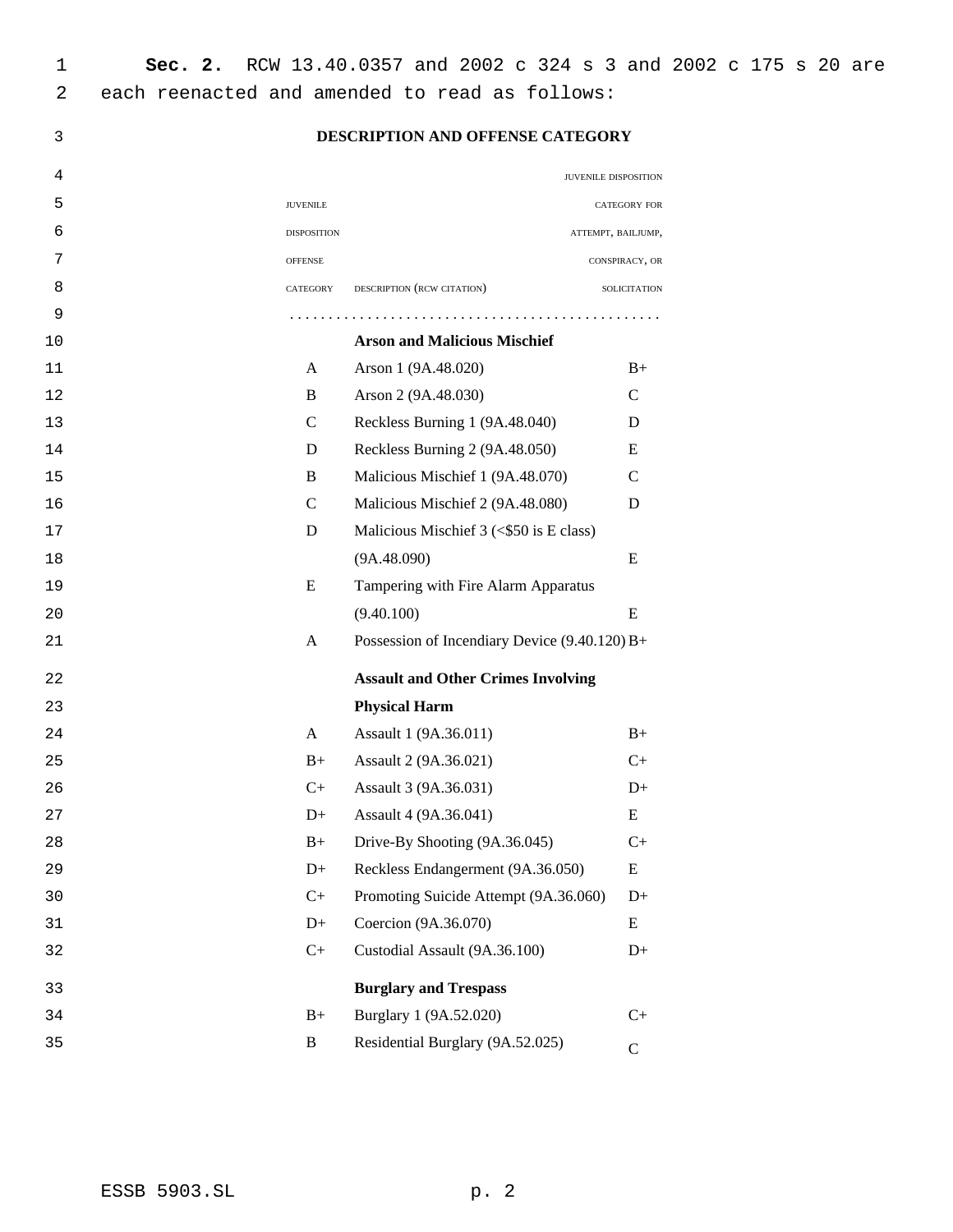| 1  | B            | Burglary 2 (9A.52.030)                          | $\mathsf{C}$ |
|----|--------------|-------------------------------------------------|--------------|
| 2  | D            | Burglary Tools (Possession of) (9A.52.060)E     |              |
| 3  | D            | Criminal Trespass 1 (9A.52.070)                 | E            |
| 4  | E            | Criminal Trespass 2 (9A.52.080)                 | E            |
| 5  | $\mathsf{C}$ | Vehicle Prowling 1 (9A.52.095)                  | D            |
| 6  | D            | Vehicle Prowling 2 (9A.52.100)                  | E            |
| 7  |              | <b>Drugs</b>                                    |              |
| 8  | E            | Possession/Consumption of Alcohol               |              |
| 9  |              | (66.44.270)                                     | E            |
| 10 | $\mathsf{C}$ | <b>Illegally Obtaining Legend Drug</b>          |              |
| 11 |              | (69.41.020)                                     | D            |
| 12 | $C+$         | Sale, Delivery, Possession of Legend Drug       |              |
| 13 |              | with Intent to Sell (69.41.030)                 | $D+$         |
| 14 | E            | Possession of Legend Drug (69.41.030)           | E            |
| 15 | $B+$         | Violation of Uniform Controlled                 |              |
| 16 |              | Substances Act - Narcotic,                      |              |
| 17 |              | Methamphetamine, or Flunitrazepam Sale          |              |
| 18 |              | $(69.50.401(a)(1)$ (i) or (ii))                 | $B+$         |
| 19 | $\mathbf C$  | Violation of Uniform Controlled                 |              |
| 20 |              | Substances Act - Nonnarcotic Sale               |              |
| 21 |              | (69.50.401(a)(1)(iii))                          | $\mathsf{C}$ |
| 22 | E            | Possession of Marihuana <40 grams               |              |
| 23 |              | (69.50.401(e))                                  | E            |
| 24 | $\mathbf C$  | Fraudulently Obtaining Controlled               |              |
| 25 |              | Substance (69.50.403)                           | $\mathsf{C}$ |
| 26 | $C+$         | Sale of Controlled Substance for Profit         |              |
| 27 |              | (69.50.410)                                     | $C+$         |
| 28 | E            | Unlawful Inhalation (9.47A.020)                 | E            |
| 29 | B            | Violation of Uniform Controlled                 |              |
| 30 |              | Substances Act - Narcotic,                      |              |
| 31 |              | Methamphetamine, or Flunitrazepam               |              |
| 32 |              | Counterfeit Substances $(69.50.401(b)(1)$ (i)   |              |
| 33 |              | or $(ii)$ )                                     | B            |
| 34 | $\mathsf{C}$ | Violation of Uniform Controlled                 |              |
| 35 |              | Substances Act - Nonnarcotic Counterfeit        |              |
| 36 |              | Substances (69.50.401(b)(1) (iii), (iv), (v)) C |              |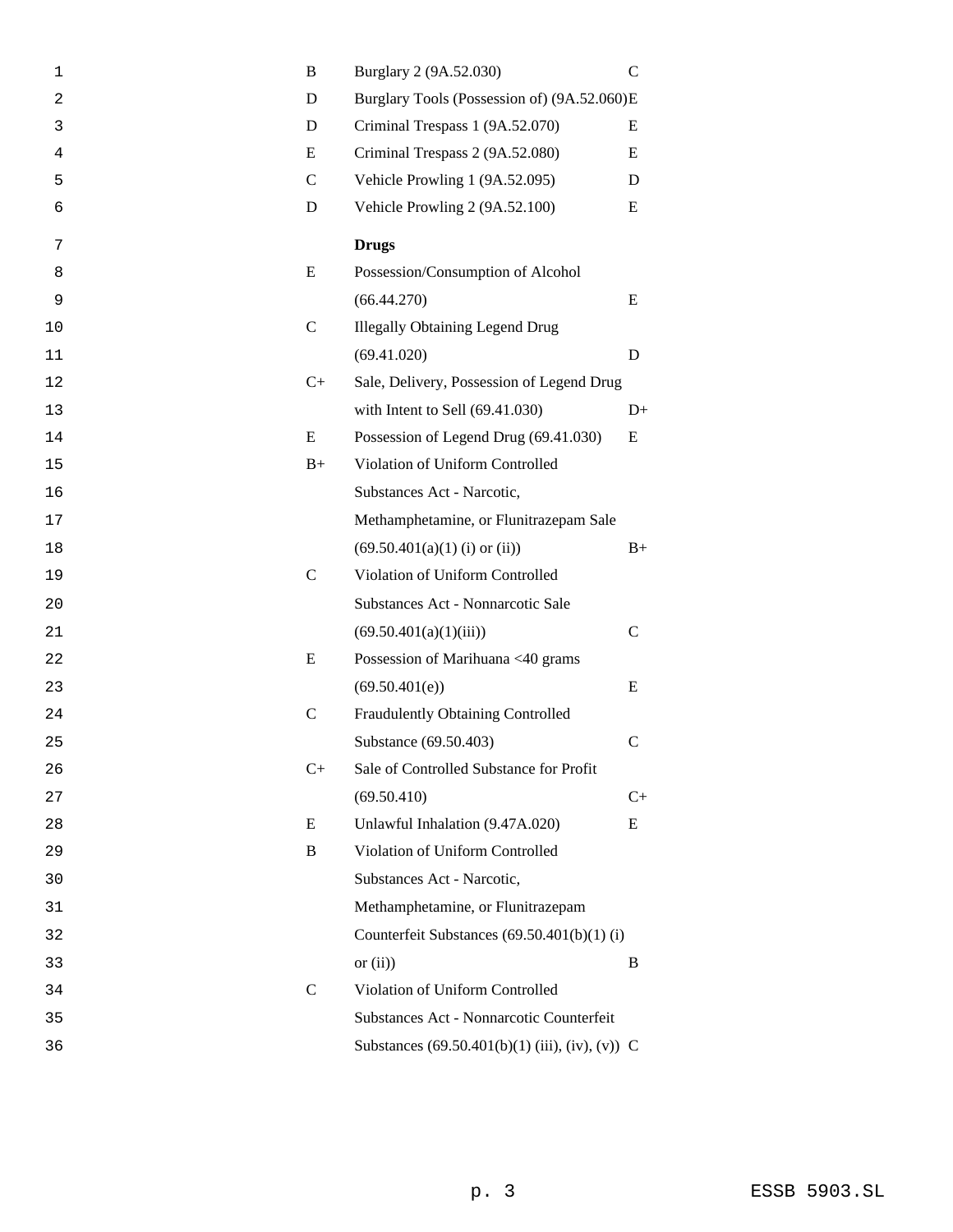| 1              | $\mathsf{C}$  | Violation of Uniform Controlled             |               |
|----------------|---------------|---------------------------------------------|---------------|
| $\overline{2}$ |               | Substances Act - Possession of a Controlled |               |
| 3              |               | Substance (69.50.401(d))                    | С             |
| 4              | $\mathsf{C}$  | Violation of Uniform Controlled             |               |
| 5              |               | Substances Act - Possession of a Controlled |               |
| 6              |               | Substance $(69.50.401(c))$                  | $\mathcal{C}$ |
| 7              |               | <b>Firearms and Weapons</b>                 |               |
| 8              | B             | Theft of Firearm (9A.56.300)                | C             |
| 9              | B             | Possession of Stolen Firearm (9A.56.310)    | $\mathcal{C}$ |
| 10             | E             | Carrying Loaded Pistol Without Permit       |               |
| 11             |               | (9.41.050)                                  | E             |
| 12             | $\mathbf C$   | Possession of Firearms by Minor $(\leq 18)$ |               |
| 13             |               | (9.41.040(1)(b)(iii))                       | $\mathsf{C}$  |
| 14             | $D+$          | Possession of Dangerous Weapon              |               |
| 15             |               | (9.41.250)                                  | E             |
| 16             | D             | Intimidating Another Person by use of       |               |
| $17$           |               | Weapon (9.41.270)                           | E             |
| 18             |               | Homicide                                    |               |
| 19             | $A+$          | Murder 1 (9A.32.030)                        | A             |
| 20             | $A+$          | Murder 2 (9A.32.050)                        | $B+$          |
| 21             | $B+$          | Manslaughter 1 (9A.32.060)                  | $C+$          |
| 22             | $C+$          | Manslaughter 2 (9A.32.070)                  | $D+$          |
| 23             | $B+$          | Vehicular Homicide (46.61.520)              | $C+$          |
| 24             |               | Kidnapping                                  |               |
| 25             | A             | Kidnap 1 (9A.40.020)                        | $B+$          |
| 26             | $B+$          | Kidnap 2 (9A.40.030)                        | $C+$          |
| 27             | $C+$          | Unlawful Imprisonment (9A.40.040)           | $D+$          |
| 28             |               | <b>Obstructing Governmental Operation</b>   |               |
| 29             | $\mathbf D$   | Obstructing a Law Enforcement Officer       |               |
| 30             |               | (9A.76.020)                                 | E             |
| 31             | E             | Resisting Arrest (9A.76.040)                | E             |
| 32             | B             | Introducing Contraband 1 (9A.76.140)        | $\mathsf{C}$  |
| 33             | $\mathcal{C}$ | Introducing Contraband 2 (9A.76.150)        | D             |
| 34             | Ε             | Introducing Contraband 3 (9A.76.160)        | E             |
| 35             | $B+$          | Intimidating a Public Servant (9A.76.180)   | $C+$          |
| 36             | $B+$          | Intimidating a Witness (9A.72.110)          | $C+$          |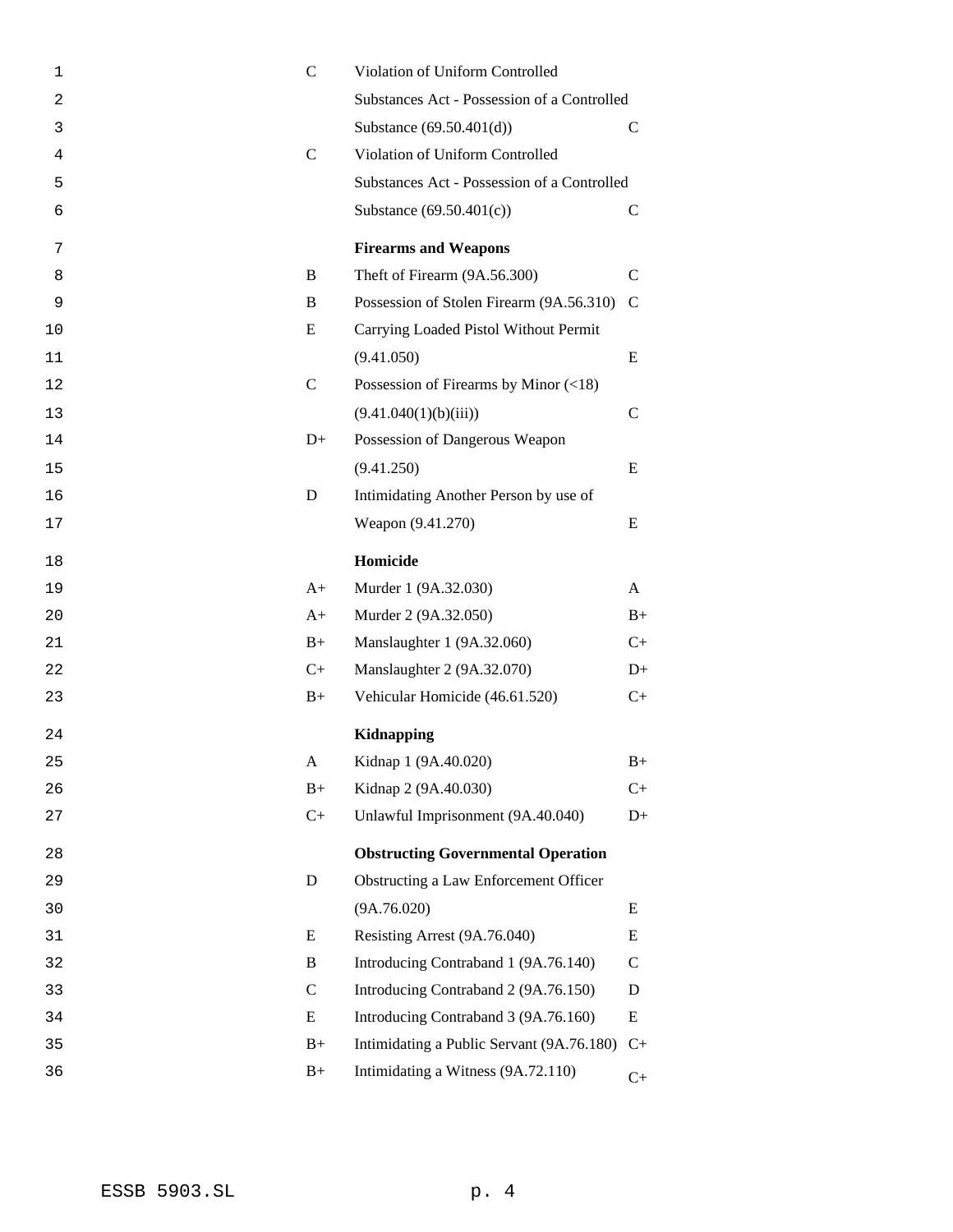| $\mathbf 1$    |              | <b>Public Disturbance</b>              |               |
|----------------|--------------|----------------------------------------|---------------|
| $\overline{c}$ | $C+$         | Riot with Weapon (9A.84.010)           | $D+$          |
| 3              | $D+$         | Riot Without Weapon (9A.84.010)        | E             |
| 4              | E            | Failure to Disperse (9A.84.020)        | E             |
| 5              | E            | Disorderly Conduct (9A.84.030)         | E             |
| 6              |              | <b>Sex Crimes</b>                      |               |
| 7              | A            | Rape 1 (9A.44.040)                     | $B+$          |
| 8              | $A-$         | Rape 2 (9A.44.050)                     | $B+$          |
| 9              | $C+$         | Rape 3 (9A.44.060)                     | $D+$          |
| 10             | $A-$         | Rape of a Child 1 (9A.44.073)          | $B+$          |
| 11             | $B+$         | Rape of a Child 2 (9A.44.076)          | $C+$          |
| 12             | B            | Incest $1(9A.64.020(1))$               | $\mathsf{C}$  |
| 13             | $\mathsf{C}$ | Incest $2(9A.64.020(2))$               | D             |
| 14             | $D+$         | Indecent Exposure (Victim <14)         |               |
| 15             |              | (9A.88.010)                            | E             |
| 16             | E            | Indecent Exposure (Victim 14 or over)  |               |
| 17             |              | (9A.88.010)                            | E             |
| 18             | $B+$         | Promoting Prostitution 1 (9A.88.070)   | $C+$          |
| 19             | $C+$         | Promoting Prostitution 2 (9A.88.080)   | $D+$          |
| 20             | E            | O & A (Prostitution) $(9A.88.030)$     | E             |
| 21             | $B+$         | Indecent Liberties (9A.44.100)         | $C+$          |
| 22             | A-           | Child Molestation 1 (9A.44.083)        | $B+$          |
| 23             | B            | Child Molestation 2 (9A.44.086)        | $C+$          |
| 24             |              | Theft, Robbery, Extortion, and Forgery |               |
| 25             | B            | Theft 1 (9A.56.030)                    | $\mathcal{C}$ |
| 26             | $\mathsf{C}$ | Theft 2 (9A.56.040)                    | D             |
| 27             | D            | Theft 3 (9A.56.050)                    | E             |
| 28             | B            | Theft of Livestock (9A.56.080)         | C             |
| 29             | $\mathsf{C}$ | Forgery (9A.60.020)                    | D             |
| 30             | $\mathbf{A}$ | Robbery 1 (9A.56.200)                  | $B+$          |
| 31             | $B+$         | Robbery 2 (9A.56.210)                  | $C+$          |
| 32             | $B+$         | Extortion 1 (9A.56.120)                | $C+$          |
| 33             | $C+$         | Extortion 2 (9A.56.130)                | $D+$          |
| 34             | $\mathsf{C}$ | Identity Theft 1 (9.35.020(2)(a))      | D             |
| 35             | D            | Identity Theft $2(9.35.020(2)(b))$     | Ε             |
| 36             | D            | <b>Improperly Obtaining Financial</b>  |               |
| 37             |              | Information $(9.35.010)$               | E             |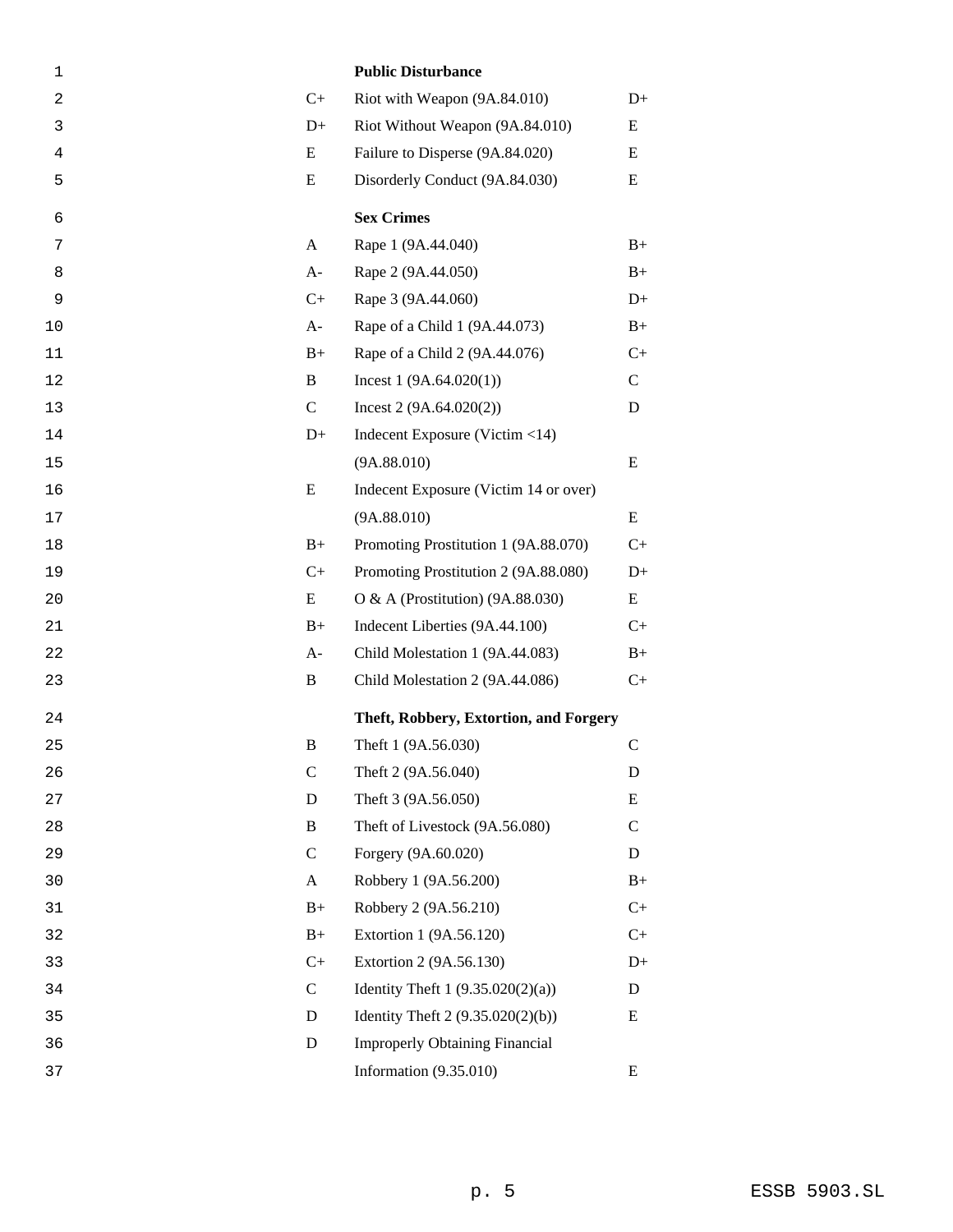| 1  | B             | Possession of Stolen Property 1            |               |
|----|---------------|--------------------------------------------|---------------|
| 2  |               | (9A.56.150)                                | $\mathsf{C}$  |
| 3  | $\mathcal{C}$ | Possession of Stolen Property 2            |               |
| 4  |               | (9A.56.160)                                | D             |
| 5  | D             | Possession of Stolen Property 3            |               |
| 6  |               | (9A.56.170)                                | E             |
| 7  | $\mathcal{C}$ | Taking Motor Vehicle Without Permission    |               |
| 8  |               | 1 and 2 (9A.56.070 (1) and (2))            | D             |
| 9  |               | <b>Motor Vehicle Related Crimes</b>        |               |
| 10 | E             | Driving Without a License (46.20.005)      | E             |
| 11 | $B+$          | Hit and Run - Death $(46.52.020(4)(a))$    | $C+$          |
| 12 | $\mathsf{C}$  | Hit and Run - Injury (46.52.020(4)(b))     | D             |
| 13 | D             | Hit and Run-Attended (46.52.020(5))        | E             |
| 14 | E             | Hit and Run-Unattended (46.52.010)         | E             |
| 15 | $\mathsf{C}$  | Vehicular Assault (46.61.522)              | D             |
| 16 | $\mathcal{C}$ | Attempting to Elude Pursuing Police        |               |
| 17 |               | Vehicle (46.61.024)                        | D             |
| 18 | E             | Reckless Driving (46.61.500)               | E             |
| 19 | D             | Driving While Under the Influence          |               |
| 20 |               | $(46.61.502$ and $46.61.504)$              | E             |
|    |               |                                            |               |
| 21 |               | <b>Other</b>                               |               |
| 22 | B             | <b>Bomb Threat (9.61.160)</b>              | $\mathcal{C}$ |
| 23 | C             | Escape $1^1$ (9A.76.110)                   | $\mathsf{C}$  |
| 24 | $\mathcal{C}$ | Escape 2 <sup>1</sup> (9A.76.120)          | $\mathbf C$   |
| 25 | D             | Escape 3 (9A.76.130)                       | E             |
| 26 | E             | Obscene, Harassing, Etc., Phone Calls      |               |
| 27 |               | (9.61.230)                                 | E             |
| 28 | A             | Other Offense Equivalent to an Adult Class |               |
| 29 |               | A Felony                                   | $B+$          |
| 30 | B             | Other Offense Equivalent to an Adult Class |               |
| 31 |               | <b>B</b> Felony                            | $\mathsf{C}$  |
| 32 | $\mathcal{C}$ | Other Offense Equivalent to an Adult Class |               |
| 33 |               | C Felony                                   | D             |
| 34 | D             | Other Offense Equivalent to an Adult       |               |
| 35 |               | Gross Misdemeanor                          | E             |
| 36 | E             | Other Offense Equivalent to an Adult       |               |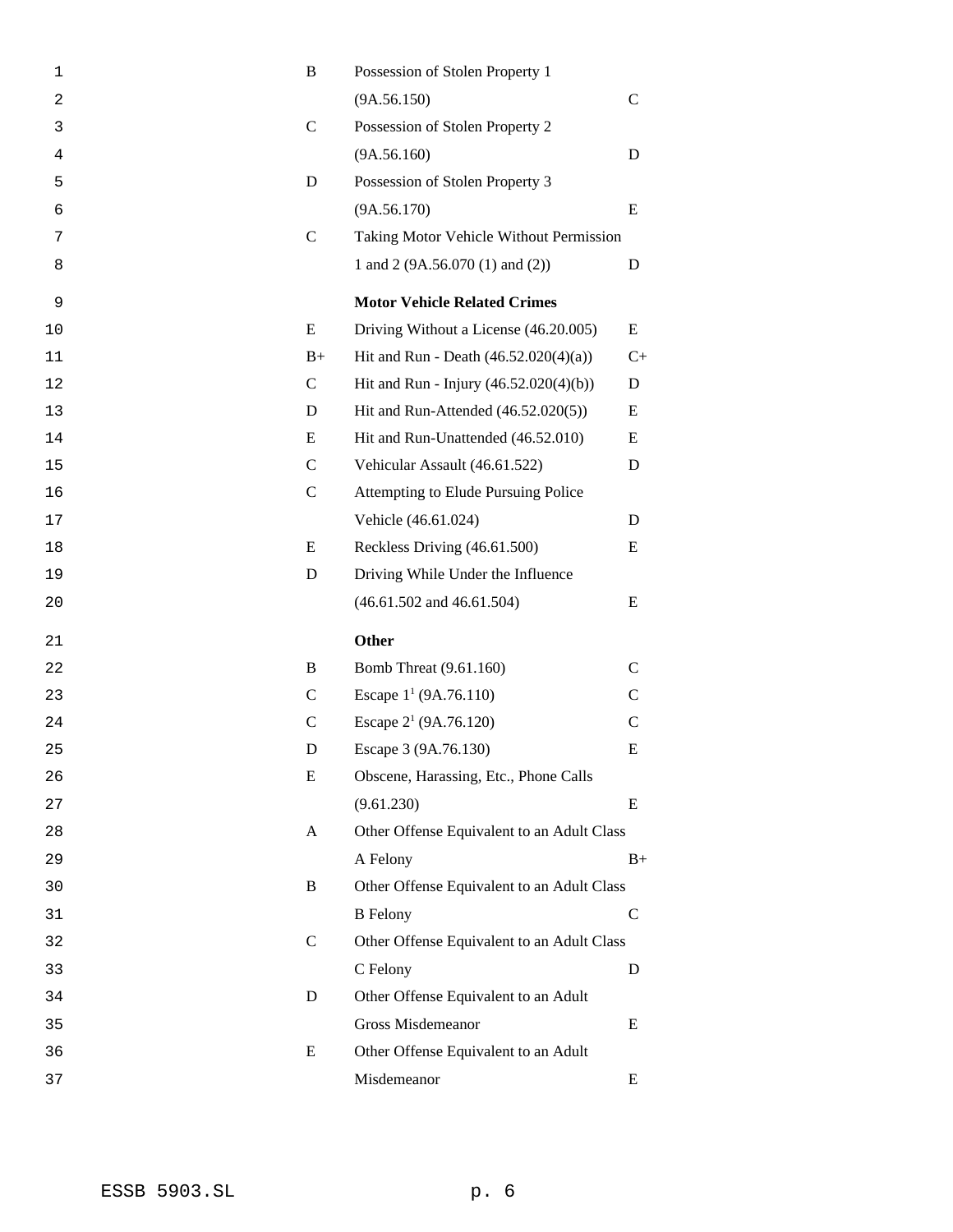| 1        | V                                                                                                                                       |      | Violation of Order of Restitution,       |                       |              |              |                       |  |  |  |
|----------|-----------------------------------------------------------------------------------------------------------------------------------------|------|------------------------------------------|-----------------------|--------------|--------------|-----------------------|--|--|--|
| 2        |                                                                                                                                         |      | Community Supervision, or Confinement    |                       |              |              |                       |  |  |  |
| 3        |                                                                                                                                         |      | $(13.40.200)^2$                          |                       |              |              | V                     |  |  |  |
| 4<br>5   | <sup>1</sup> Escape 1 and 2 and Attempted Escape 1 and 2 are classed as C offenses<br>and the standard range is established as follows: |      |                                          |                       |              |              |                       |  |  |  |
| 6        | 1st escape or attempted escape during 12-month period - 4 weeks                                                                         |      |                                          |                       |              |              |                       |  |  |  |
| 7        | confinement                                                                                                                             |      |                                          |                       |              |              |                       |  |  |  |
| 8        | 2nd escape or attempted escape during 12-month period - 8 weeks                                                                         |      |                                          |                       |              |              |                       |  |  |  |
| 9        | confinement                                                                                                                             |      |                                          |                       |              |              |                       |  |  |  |
| 10       | 3rd and subsequent escape or attempted escape during 12-month                                                                           |      |                                          |                       |              |              |                       |  |  |  |
| 11       | period - 12 weeks confinement                                                                                                           |      |                                          |                       |              |              |                       |  |  |  |
| 12       | <sup>2</sup> If the court finds that a respondent has violated terms of an order,                                                       |      |                                          |                       |              |              |                       |  |  |  |
| 13       | it may impose a penalty of up to 30 days of confinement.                                                                                |      |                                          |                       |              |              |                       |  |  |  |
| 14       |                                                                                                                                         |      | JUVENILE SENTENCING STANDARDS            |                       |              |              |                       |  |  |  |
| 15       | This schedule must be used for juvenile offenders. The court may                                                                        |      |                                          |                       |              |              |                       |  |  |  |
| 16       | select sentencing option A, B, $((\theta \oplus))$ C, D, or section 4 of this act.                                                      |      |                                          |                       |              |              |                       |  |  |  |
| 17       |                                                                                                                                         |      |                                          | <b>OPTION A</b>       |              |              |                       |  |  |  |
| 18       |                                                                                                                                         |      | <b>JUVENILE OFFENDER SENTENCING GRID</b> |                       |              |              |                       |  |  |  |
| 19       |                                                                                                                                         |      |                                          | <b>STANDARD RANGE</b> |              |              |                       |  |  |  |
| 20       |                                                                                                                                         | $A+$ | 180 WEEKS TO AGE 21 YEARS                |                       |              |              |                       |  |  |  |
| 21       |                                                                                                                                         |      |                                          |                       |              |              |                       |  |  |  |
| 22       |                                                                                                                                         | A    | 103 WEEKS TO 129 WEEKS                   |                       |              |              |                       |  |  |  |
| 23       |                                                                                                                                         |      | $15-36$                                  | 52-65                 | 80-100       | 103-129      |                       |  |  |  |
| 24<br>25 |                                                                                                                                         | А-   | <b>WEEKS</b>                             | <b>WEEKS</b>          | <b>WEEKS</b> | <b>WEEKS</b> |                       |  |  |  |
| 26       |                                                                                                                                         |      | <b>EXCEPT</b>                            |                       |              |              |                       |  |  |  |
| 27       |                                                                                                                                         |      | $30 - 40$                                |                       |              |              |                       |  |  |  |
| 28       |                                                                                                                                         |      | <b>WEEKS FOR</b>                         |                       |              |              |                       |  |  |  |
| 29       |                                                                                                                                         |      | $15 - 17$                                |                       |              |              |                       |  |  |  |
| 30       |                                                                                                                                         |      | YEAR OLDS                                |                       |              |              |                       |  |  |  |
| 31       |                                                                                                                                         |      |                                          |                       |              |              |                       |  |  |  |
| 32       | Current                                                                                                                                 | $B+$ | $15-36$                                  |                       | 52-65        | 80-100       | 103-129               |  |  |  |
| 33       | Offense                                                                                                                                 |      | WEEKS                                    |                       | <b>WEEKS</b> | WEEKS        | <b>WEEKS</b>          |  |  |  |
| 34       | Category                                                                                                                                |      |                                          |                       |              |              |                       |  |  |  |
| 35       |                                                                                                                                         | B    | <b>LOCAL</b>                             |                       |              |              | 52-65<br><b>WEEKS</b> |  |  |  |
| 36       |                                                                                                                                         |      | SANCTIONS (LS)                           |                       | 15-36 WEEKS  |              |                       |  |  |  |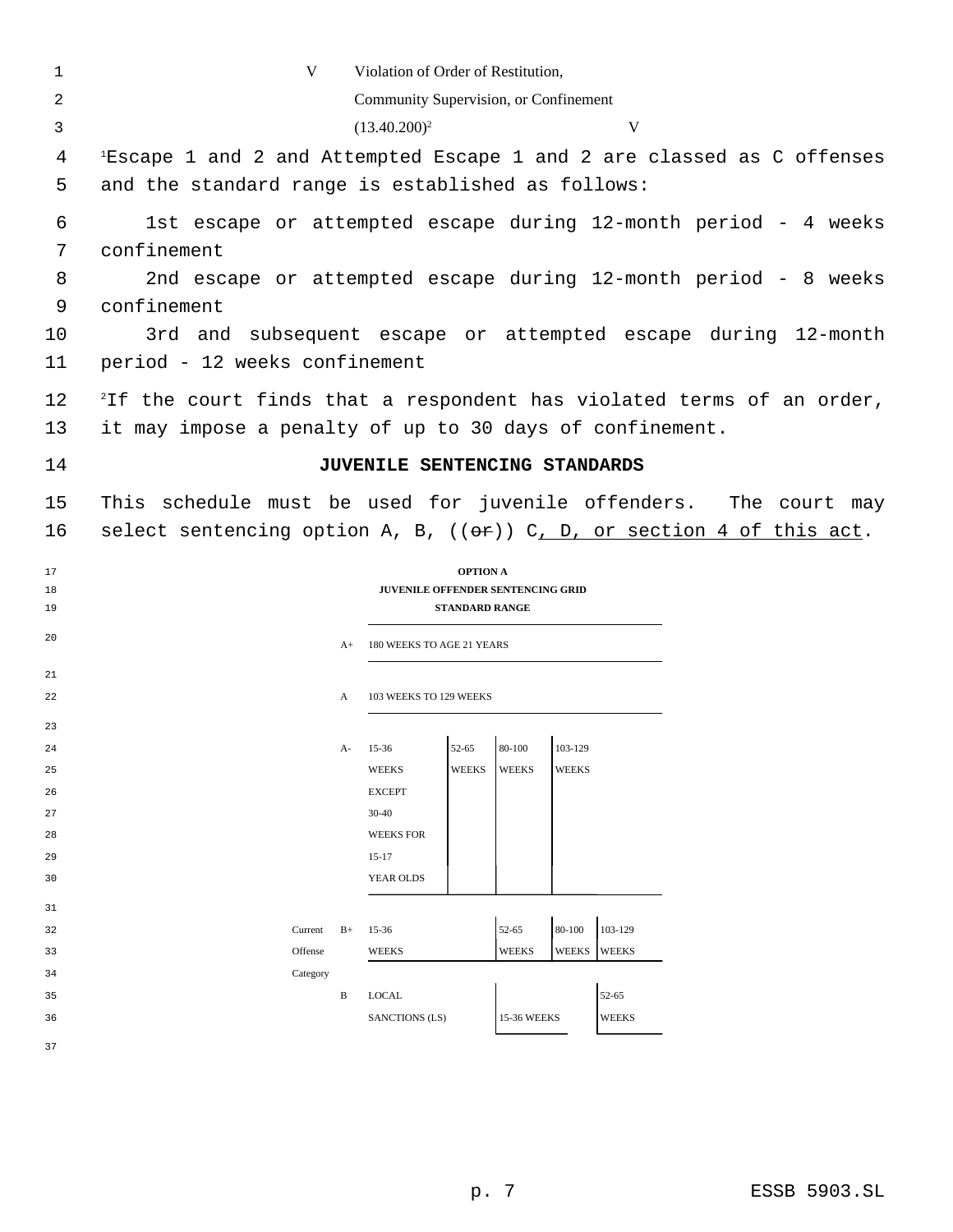

 NOTE: References in the grid to days or weeks mean periods of confinement.

 (1) The vertical axis of the grid is the current offense category. The current offense category is determined by the offense of adjudication.

 (2) The horizontal axis of the grid is the number of prior adjudications included in the juvenile's criminal history. Each prior felony adjudication shall count as one point. Each prior violation, misdemeanor, and gross misdemeanor adjudication shall count as 1/4 point. Fractional points shall be rounded down.

 (3) The standard range disposition for each offense is determined by the intersection of the column defined by the prior adjudications and the row defined by the current offense category.

 (4) RCW 13.40.180 applies if the offender is being sentenced for more than one offense.

 (5) A current offense that is a violation is equivalent to an offense category of E. However, a disposition for a violation shall not include confinement.

**OR**

**OPTION B**

# **SUSPENDED DISPOSITION ALTERNATIVE**

 (1) If the offender is subject to a standard range disposition involving confinement by the department, the court may impose the standard range and suspend the disposition on condition that the offender comply with one or more local sanctions and any educational or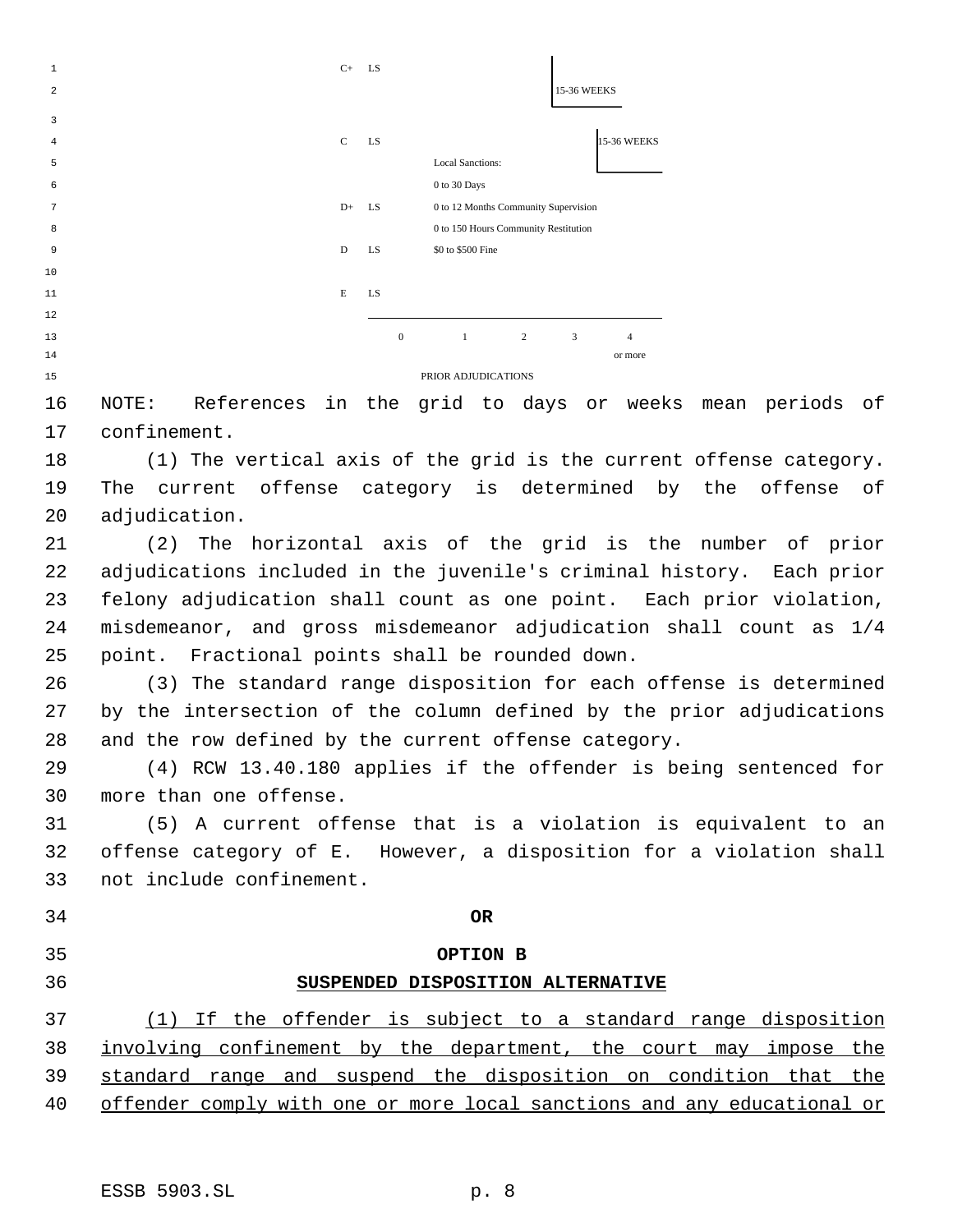| $\mathbf 1$ | treatment requirement. The treatment programs provided to the offender  |
|-------------|-------------------------------------------------------------------------|
| 2           | must be research-based best practice programs as identified by the      |
| 3           | Washington state institute for public policy or the joint legislative   |
| 4           | audit and review committee.                                             |
| 5           | (2) If the offender fails to comply with the suspended disposition,     |
| 6           | the court may impose sanctions pursuant to RCW 13.40.200 or may revoke  |
| 7           | the suspended disposition and order the disposition's execution.        |
| 8           | (3) An offender is ineligible for the suspended disposition option      |
| 9           | under this section if the offender is:                                  |
| 10          | (a) Adjudicated of an A+ offense;                                       |
| 11          | (b) Fourteen years of age or older and is adjudicated of one or         |
| 12          | more of the following offenses:                                         |
| 13          | (i) A class A offense, or an attempt, conspiracy, or solicitation       |
| 14          | to commit a class A offense;                                            |
| 15          | $(i)$ Manslaughter in the first degree (RCW 9A.32.060); or              |
| 16          | (iii) Assault in the second degree (RCW 9A.36.021), extortion in        |
| 17          | the first degree (RCW 9A.56.120), kidnapping in the second degree (RCW  |
| 18          | 9A.40.030), robbery in the second degree (RCW 9A.56.210), residential   |
| 19          | burglary (RCW 9A.52.025), burglary in the second degree (RCW            |
| 20          | 9A.52.030), drive-by shooting (RCW 9A.36.045), vehicular homicide (RCW  |
| 21          | 46.61.520), hit and run death (RCW $46.52.020(4)(a)$ ), intimidating a  |
| 22          | witness (RCW 9A.72.110), violation of the uniform controlled substances |
| 23          | $act$ (RCW $69.50.401(a)(1)$ (i) or (ii)), or manslaughter 2 (RCW       |
| 24          | 9A.32.070), when the offense includes infliction of bodily harm upon    |
| 25          | another or when during the commission or immediate withdrawal from the  |
| 26          | offense the respondent was armed with a deadly weapon;                  |
| 27          | (c) Ordered to serve a disposition for a firearm violation under        |
| 28          | <u>RCW 13.40.193; or</u>                                                |
| 29          | (d) Adjudicated of a sex offense as defined in RCW 9.94A.030.           |
| 30          | $OR$                                                                    |
| 31          | OPTION C                                                                |
| 32          | CHEMICAL DEPENDENCY DISPOSITION ALTERNATIVE                             |
| 33          | If the juvenile offender is subject to a standard range disposition     |
| 34          | of local sanctions or 15 to 36 weeks of confinement and has not         |
| 35          | committed an A- or B+ offense, the court may impose a disposition       |
| 36          | under RCW 13.40.160(4) and 13.40.165.                                   |
| 37          | <b>OR</b>                                                               |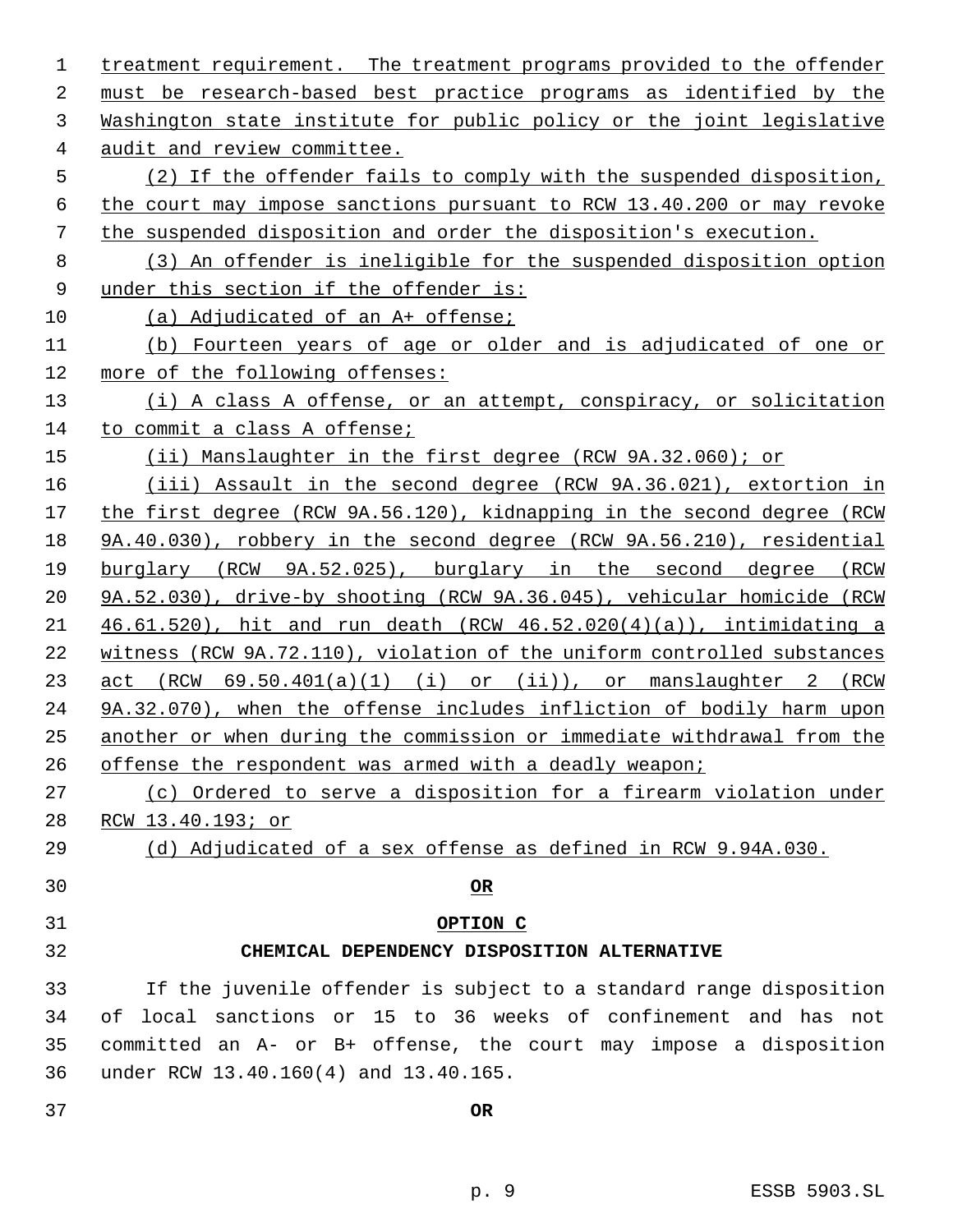| 1              | OPTION $((e))$ D                                                                                |
|----------------|-------------------------------------------------------------------------------------------------|
| $\overline{a}$ | MANIFEST INJUSTICE                                                                              |
| 3              | If the court determines that a disposition under option A $((\theta \cdot \mathbf{r}))$ , B, or |
| 4              | $C$ would effectuate a manifest injustice, the court shall impose a                             |
| 5              | disposition outside the standard range under RCW 13.40.160(2).                                  |
| 6              | Sec. 3. RCW 13.40.160 and 2002 c 175 s 22 are each amended to read                              |
| 7              | as follows:                                                                                     |
| 8              | (1) The standard range disposition for a juvenile adjudicated of an                             |
| 9              | offense is determined according to RCW 13.40.0357.                                              |
| 10             | (a) When the court sentences an offender to a local sanction as                                 |
| 11             | provided in RCW 13.40.0357 option A, the court shall impose a                                   |
| 12             | determinate disposition within the standard ranges, except as provided                          |
| 13             | in subsection( $(\pm)$ ) $(2)$ , $(3)$ , $((\pm)$ $(4)$ , $(5)$ , or $(6)$ of this section.     |
| 14             | The disposition may be comprised of one or more local sanctions.                                |
| 15             | (b) When the court sentences an offender to a standard range as                                 |
| 16             | provided in RCW 13.40.0357 option A that includes a term of confinement                         |
| 17             | exceeding thirty days, commitment shall be to the department for the                            |
| 18             | standard range of confinement, except as provided in subsection( $(\theta)$ )                   |

19 (2), (3), ((and)) (4), (5), or (6) of this section. (2) If the court concludes, and enters reasons for its conclusion,

 that disposition within the standard range would effectuate a manifest injustice the court shall impose a disposition outside the standard 23 range, as indicated in option  $((e))$   $\subseteq$  of RCW 13.40.0357. The court's finding of manifest injustice shall be supported by clear and convincing evidence.

 A disposition outside the standard range shall be determinate and shall be comprised of confinement or community supervision, or a combination thereof. When a judge finds a manifest injustice and imposes a sentence of confinement exceeding thirty days, the court shall sentence the juvenile to a maximum term, and the provisions of RCW 13.40.030(2) shall be used to determine the range. A disposition outside the standard range is appealable under RCW 13.40.230 by the state or the respondent. A disposition within the standard range is not appealable under RCW 13.40.230.

 (3) When a juvenile offender is found to have committed a sex offense, other than a sex offense that is also a serious violent offense as defined by RCW 9.94A.030, and has no history of a prior sex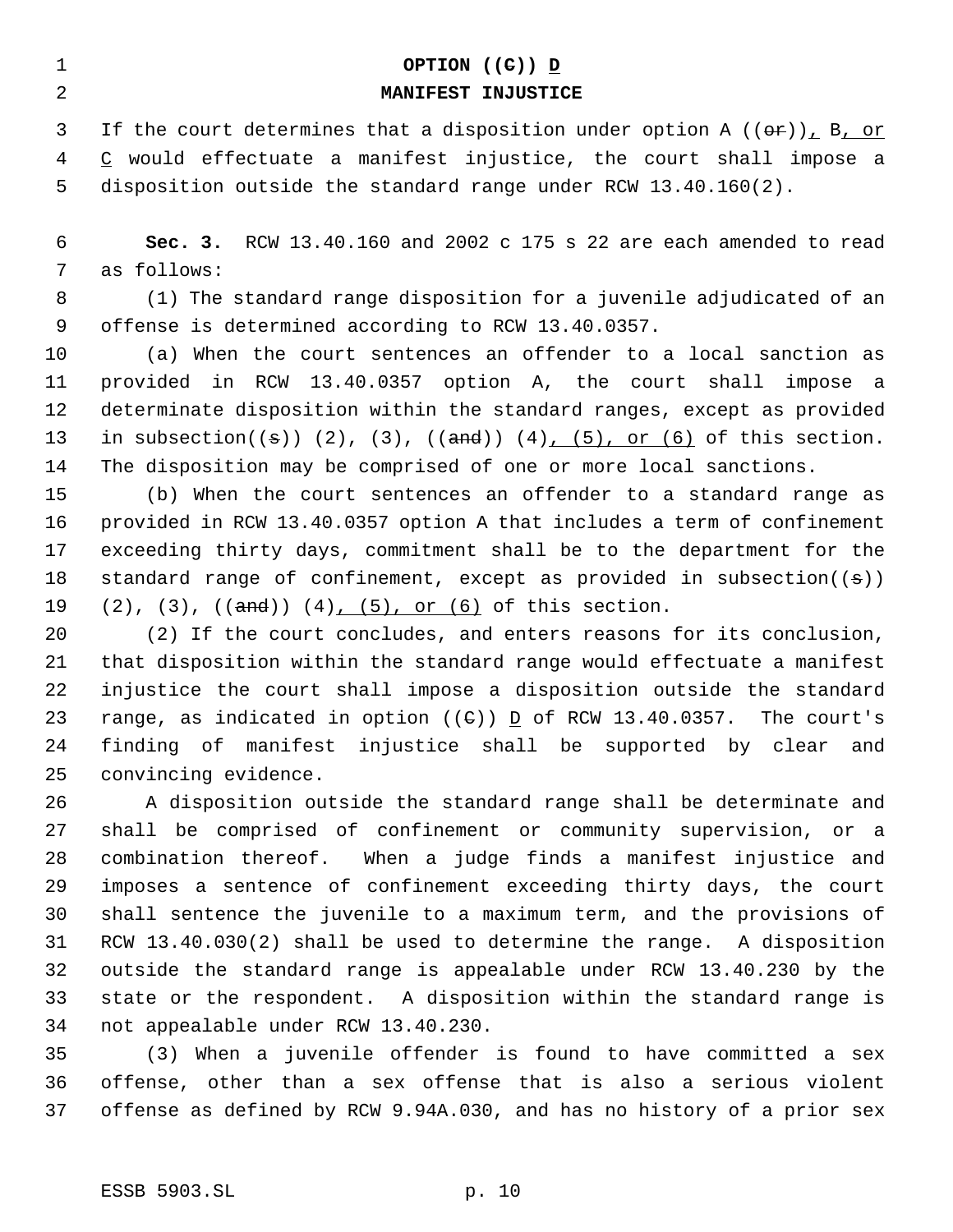offense, the court, on its own motion or the motion of the state or the respondent, may order an examination to determine whether the respondent is amenable to treatment.

 The report of the examination shall include at a minimum the following: The respondent's version of the facts and the official version of the facts, the respondent's offense history, an assessment of problems in addition to alleged deviant behaviors, the respondent's social, educational, and employment situation, and other evaluation measures used. The report shall set forth the sources of the evaluator's information.

 The examiner shall assess and report regarding the respondent's amenability to treatment and relative risk to the community. A proposed treatment plan shall be provided and shall include, at a minimum:

 (a)(i) Frequency and type of contact between the offender and therapist;

 (ii) Specific issues to be addressed in the treatment and description of planned treatment modalities;

 (iii) Monitoring plans, including any requirements regarding living conditions, lifestyle requirements, and monitoring by family members, legal guardians, or others;

(iv) Anticipated length of treatment; and

(v) Recommended crime-related prohibitions.

 The court on its own motion may order, or on a motion by the state shall order, a second examination regarding the offender's amenability to treatment. The evaluator shall be selected by the party making the motion. The defendant shall pay the cost of any second examination ordered unless the court finds the defendant to be indigent in which case the state shall pay the cost.

 After receipt of reports of the examination, the court shall then consider whether the offender and the community will benefit from use of this special sex offender disposition alternative and consider the victim's opinion whether the offender should receive a treatment disposition under this section. If the court determines that this special sex offender disposition alternative is appropriate, then the court shall impose a determinate disposition within the standard range for the offense, or if the court concludes, and enters reasons for its conclusions, that such disposition would cause a manifest injustice,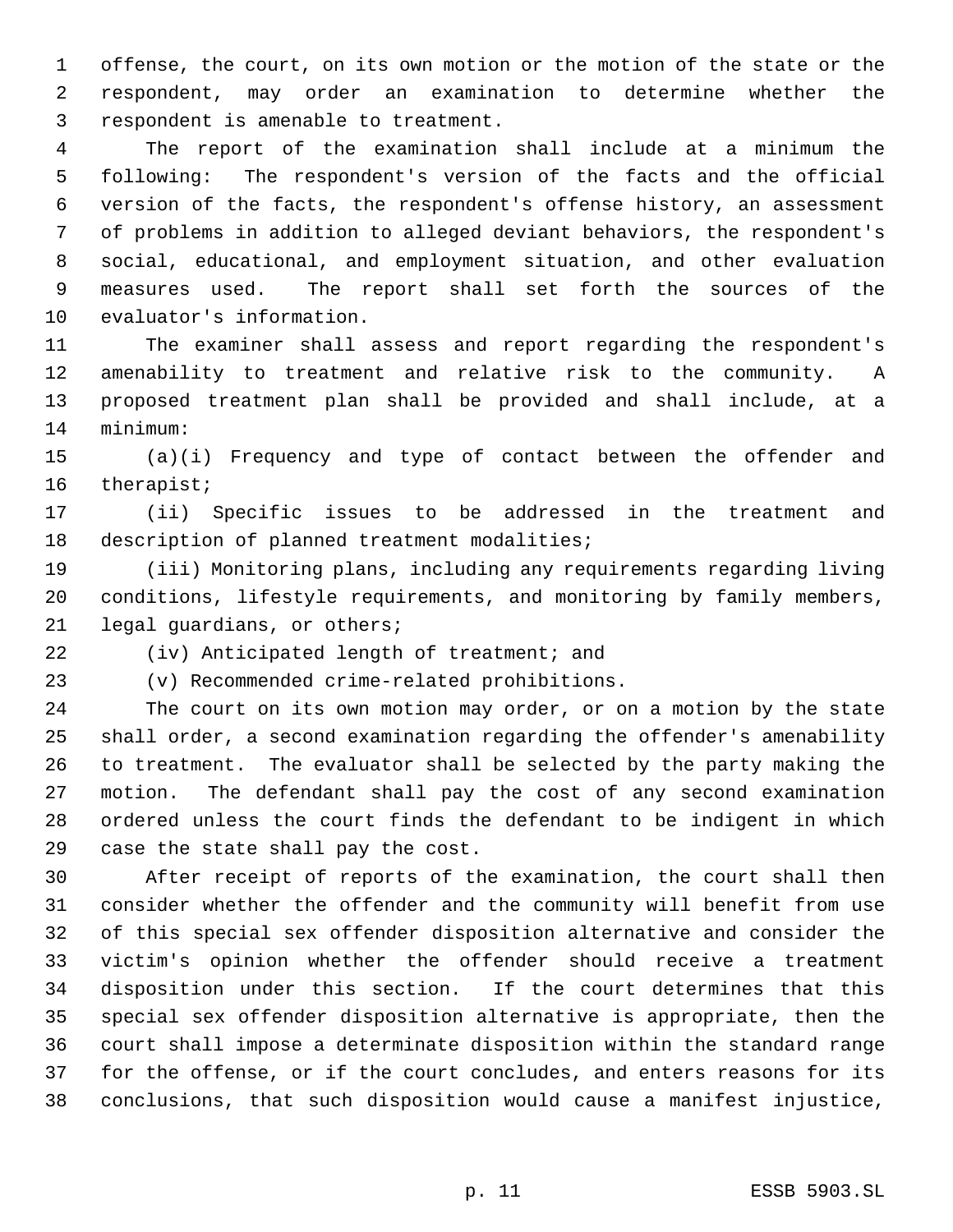1 the court shall impose a disposition under option (( $\theta$ ))  $\underline{D}$ , and the court may suspend the execution of the disposition and place the offender on community supervision for at least two years. As a condition of the suspended disposition, the court may impose the conditions of community supervision and other conditions, including up to thirty days of confinement and requirements that the offender do any one or more of the following:

 (b)(i) Devote time to a specific education, employment, or occupation;

 (ii) Undergo available outpatient sex offender treatment for up to two years, or inpatient sex offender treatment not to exceed the standard range of confinement for that offense. A community mental health center may not be used for such treatment unless it has an appropriate program designed for sex offender treatment. The respondent shall not change sex offender treatment providers or treatment conditions without first notifying the prosecutor, the probation counselor, and the court, and shall not change providers without court approval after a hearing if the prosecutor or probation counselor object to the change;

 (iii) Remain within prescribed geographical boundaries and notify the court or the probation counselor prior to any change in the offender's address, educational program, or employment;

 (iv) Report to the prosecutor and the probation counselor prior to any change in a sex offender treatment provider. This change shall have prior approval by the court;

(v) Report as directed to the court and a probation counselor;

 (vi) Pay all court-ordered legal financial obligations, perform community restitution, or any combination thereof;

 (vii) Make restitution to the victim for the cost of any counseling reasonably related to the offense;

 (viii) Comply with the conditions of any court-ordered probation bond; or

 (ix) The court shall order that the offender may not attend the public or approved private elementary, middle, or high school attended by the victim or the victim's siblings. The parents or legal guardians of the offender are responsible for transportation or other costs associated with the offender's change of school that would otherwise be paid by the school district. The court shall send notice of the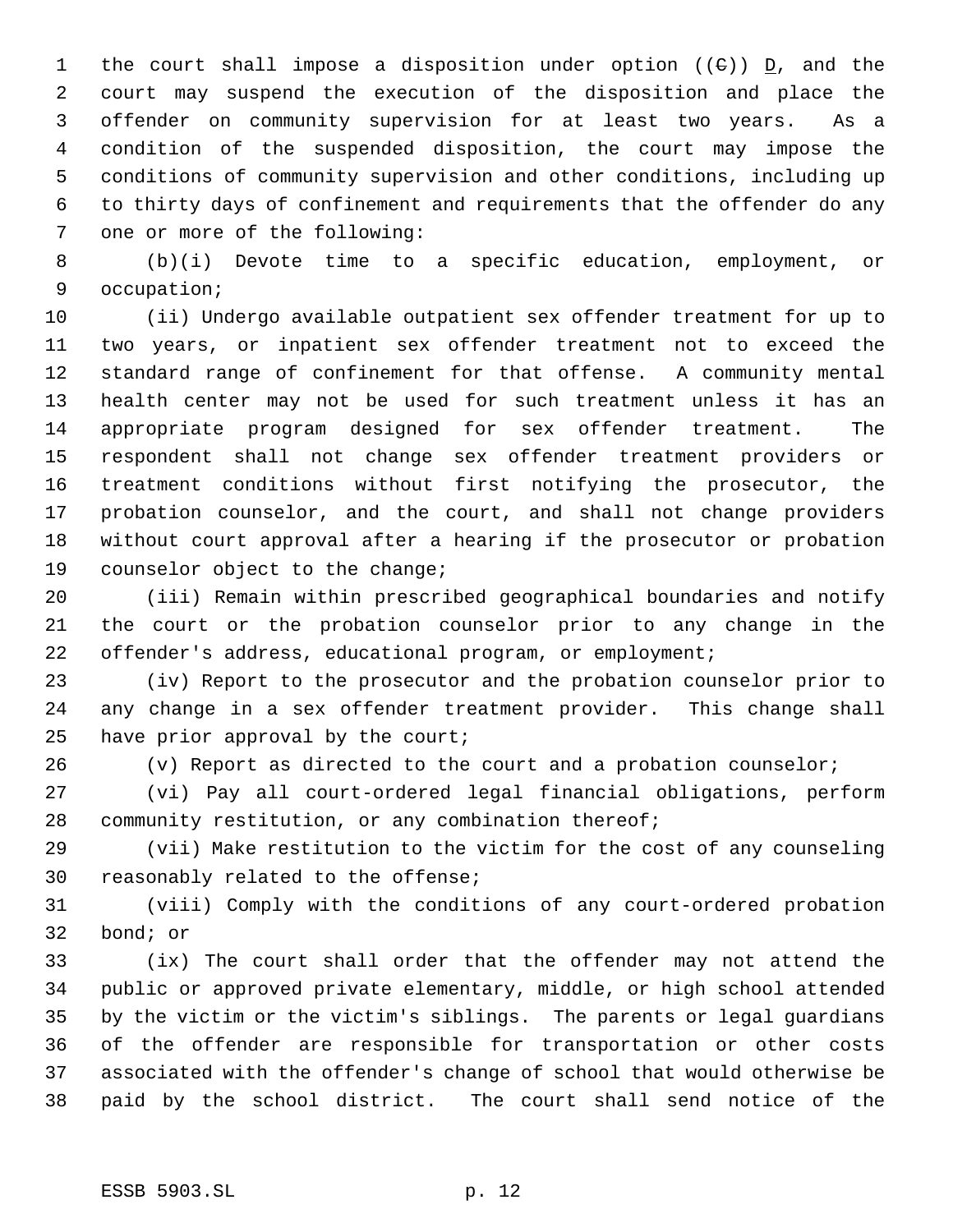disposition and restriction on attending the same school as the victim or victim's siblings to the public or approved private school the juvenile will attend, if known, or if unknown, to the approved private schools and the public school district board of directors of the district in which the juvenile resides or intends to reside. This notice must be sent at the earliest possible date but not later than ten calendar days after entry of the disposition.

 The sex offender treatment provider shall submit quarterly reports on the respondent's progress in treatment to the court and the parties. The reports shall reference the treatment plan and include at a minimum the following: Dates of attendance, respondent's compliance with requirements, treatment activities, the respondent's relative progress in treatment, and any other material specified by the court at the time of the disposition.

 At the time of the disposition, the court may set treatment review hearings as the court considers appropriate.

 Except as provided in this subsection (3), after July 1, 1991, examinations and treatment ordered pursuant to this subsection shall only be conducted by sex offender treatment providers certified by the department of health pursuant to chapter 18.155 RCW. A sex offender therapist who examines or treats a juvenile sex offender pursuant to this subsection does not have to be certified by the department of health pursuant to chapter 18.155 RCW if the court finds that: (A) The offender has already moved to another state or plans to move to another state for reasons other than circumventing the certification requirements; (B) no certified providers are available for treatment within a reasonable geographical distance of the offender's home; and (C) the evaluation and treatment plan comply with this subsection (3) and the rules adopted by the department of health.

 If the offender violates any condition of the disposition or the court finds that the respondent is failing to make satisfactory progress in treatment, the court may revoke the suspension and order execution of the disposition or the court may impose a penalty of up to thirty days' confinement for violating conditions of the disposition. The court may order both execution of the disposition and up to thirty days' confinement for the violation of the conditions of the disposition. The court shall give credit for any confinement time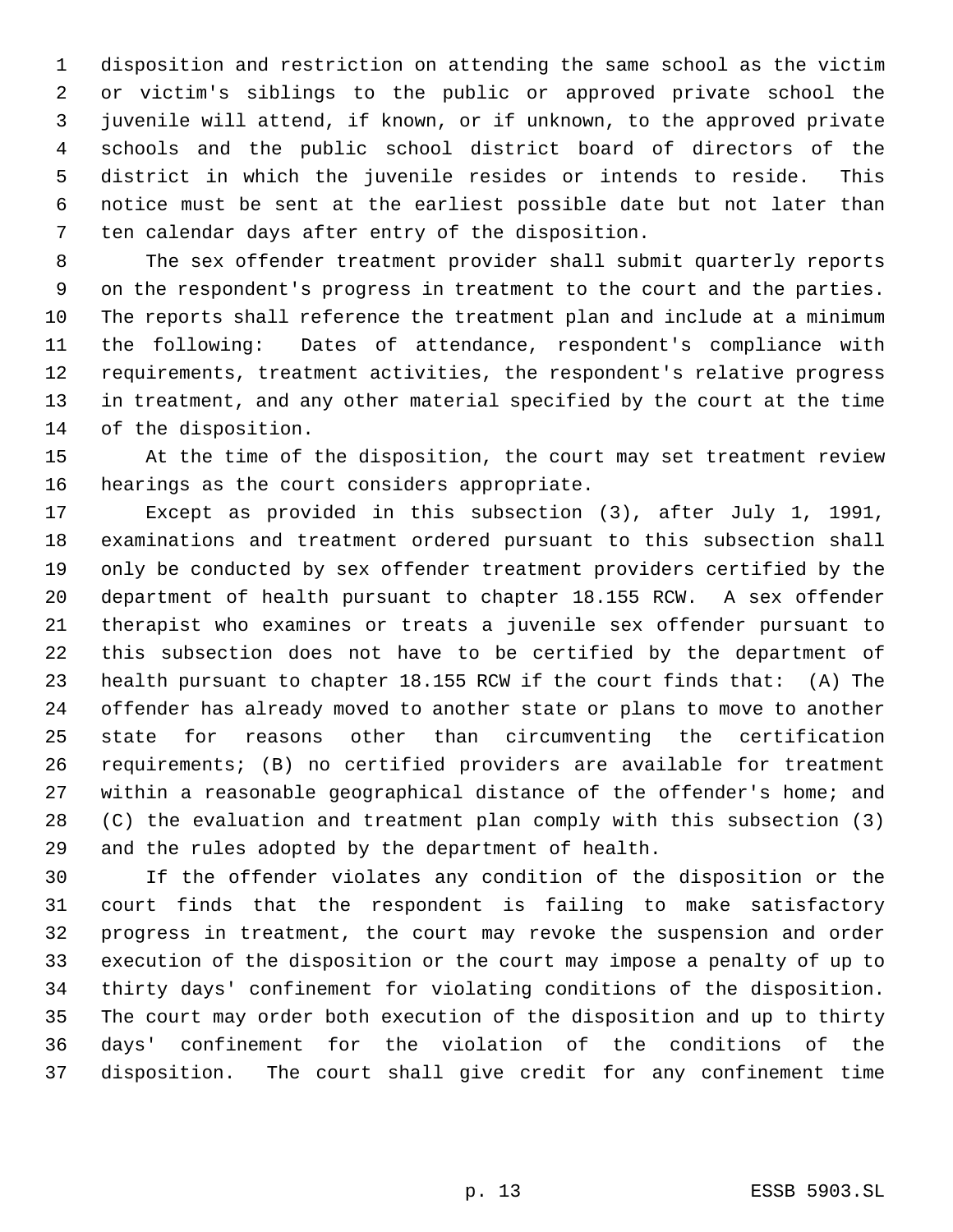previously served if that confinement was for the offense for which the suspension is being revoked.

 For purposes of this section, "victim" means any person who has sustained emotional, psychological, physical, or financial injury to person or property as a direct result of the crime charged. "Victim" may also include a known parent or guardian of a victim who is a minor child unless the parent or guardian is the perpetrator of the offense.

 A disposition entered under this subsection (3) is not appealable under RCW 13.40.230.

 (4) If the juvenile offender is subject to a standard range disposition of local sanctions or 15 to 36 weeks of confinement and has not committed an A- or B+ offense, the court may impose the disposition alternative under RCW 13.40.165.

 (5) If a juvenile is subject to a commitment of 15 to 65 weeks of 15 confinement, the court may impose the disposition alternative under 16 section 4 of this act.

 (6) When the offender is subject to a standard range commitment of 15 to 36 weeks and is ineligible for a suspended disposition alternative, a manifest injustice disposition below the standard range, special sex offender disposition alternative, chemical dependency disposition alternative, or mental health disposition alternative, the court in a county with a pilot program under section 5 of this act may impose the disposition alternative under section 5 of this act.

 (7) RCW 13.40.193 shall govern the disposition of any juvenile adjudicated of possessing a firearm in violation of RCW 9.41.040(1)(b)(iii) or any crime in which a special finding is entered that the juvenile was armed with a firearm.

 $((+6))$  (8) Whenever a juvenile offender is entitled to credit for time spent in detention prior to a dispositional order, the dispositional order shall specifically state the number of days of credit for time served.

32 ( $(\overline{+7})$ ) (9) Except as provided under subsection (3)  $((\overline{+9})_1, (4)_1)$  (5), or (6) of this section, or option B of RCW 13.40.0357, or RCW 13.40.127, the court shall not suspend or defer the imposition or the execution of the disposition.

36  $((+8))$   $(10)$  In no case shall the term of confinement imposed by the court at disposition exceed that to which an adult could be subjected for the same offense.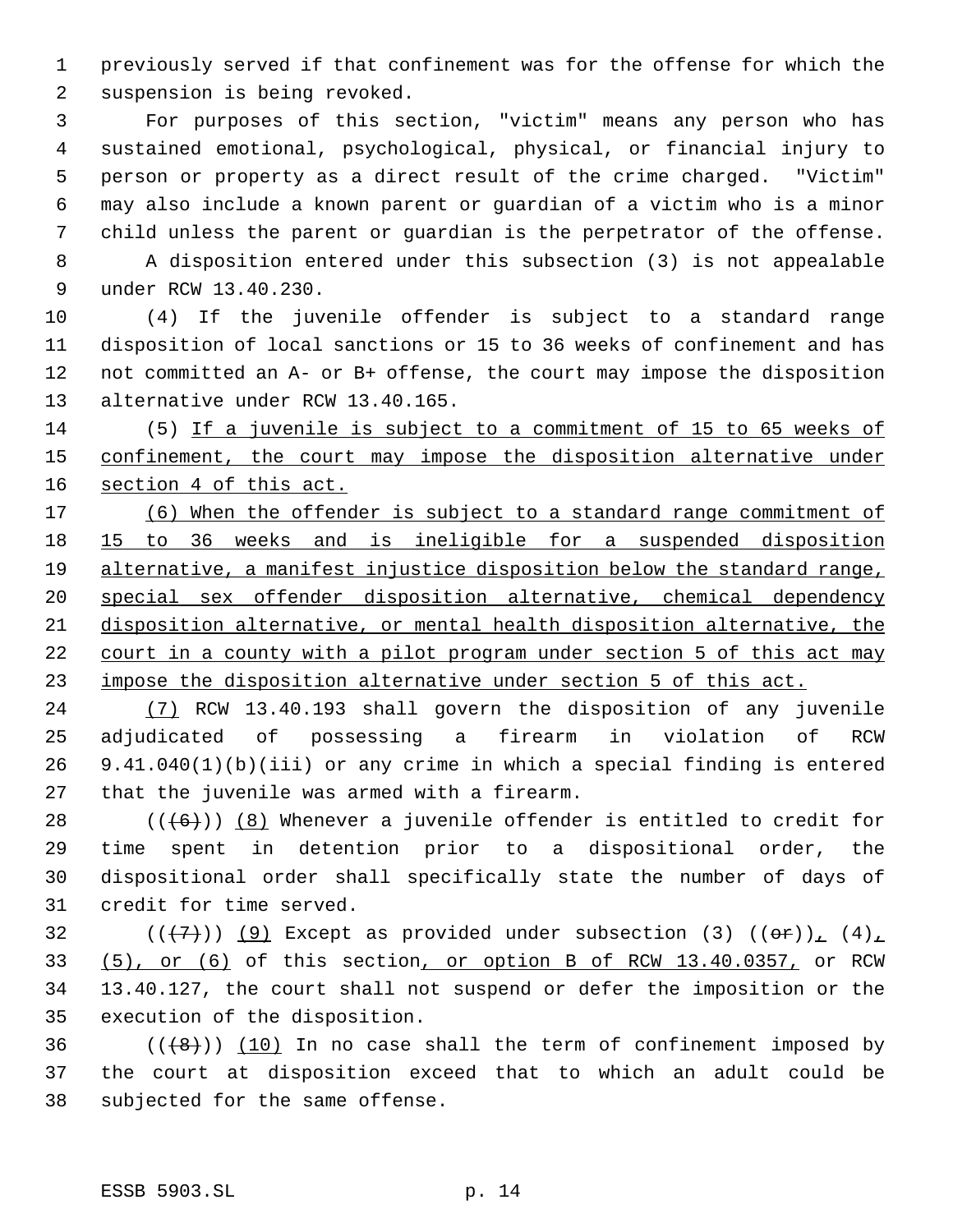NEW SECTION. **Sec. 4.** A new section is added to chapter 13.40 RCW to read as follows:

 (1) When an offender is subject to a standard range commitment of 15 to 65 weeks, the court may:

(a) Impose the standard range; or

 (b) Suspend the standard range disposition on condition that the offender complies with the terms of this mental health disposition alternative.

 (2) The court may impose this disposition alternative when the court finds the following:

 (a) The offender has a current diagnosis, consistent with the American psychiatry association diagnostic and statistical manual of mental disorders, of axis I psychiatric disorder, excluding youth that are diagnosed as solely having a conduct disorder, oppositional defiant disorder, substance abuse disorder, paraphilia, or pedophilia;

 (b) An appropriate treatment option is available in the local community;

 (c) The plan for the offender identifies and addresses requirements for successful participation and completion of the treatment intervention program including: Incentives and graduated sanctions designed specifically for amenable youth, including the use of detention, detoxication, and in-patient or outpatient substance abuse treatment and psychiatric hospitalization, and structured community support consisting of mental health providers, probation, educational and vocational advocates, child welfare services, and family and community support. For any mental health treatment ordered for an offender under this section, the treatment option selected shall be chosen from among programs which have been successful in addressing mental health needs of juveniles and successful in mental health treatment of juveniles and identified as research-based best practice programs. A list of programs which meet these criteria shall be agreed upon by: The Washington association of juvenile court administrators, the juvenile rehabilitation administration of the department of social and health services, a representative of the division of public behavioral health and justice policy at the University of Washington, and the Washington institute for public policy. The list of programs shall be created not later than July 1, 2003. The group shall provide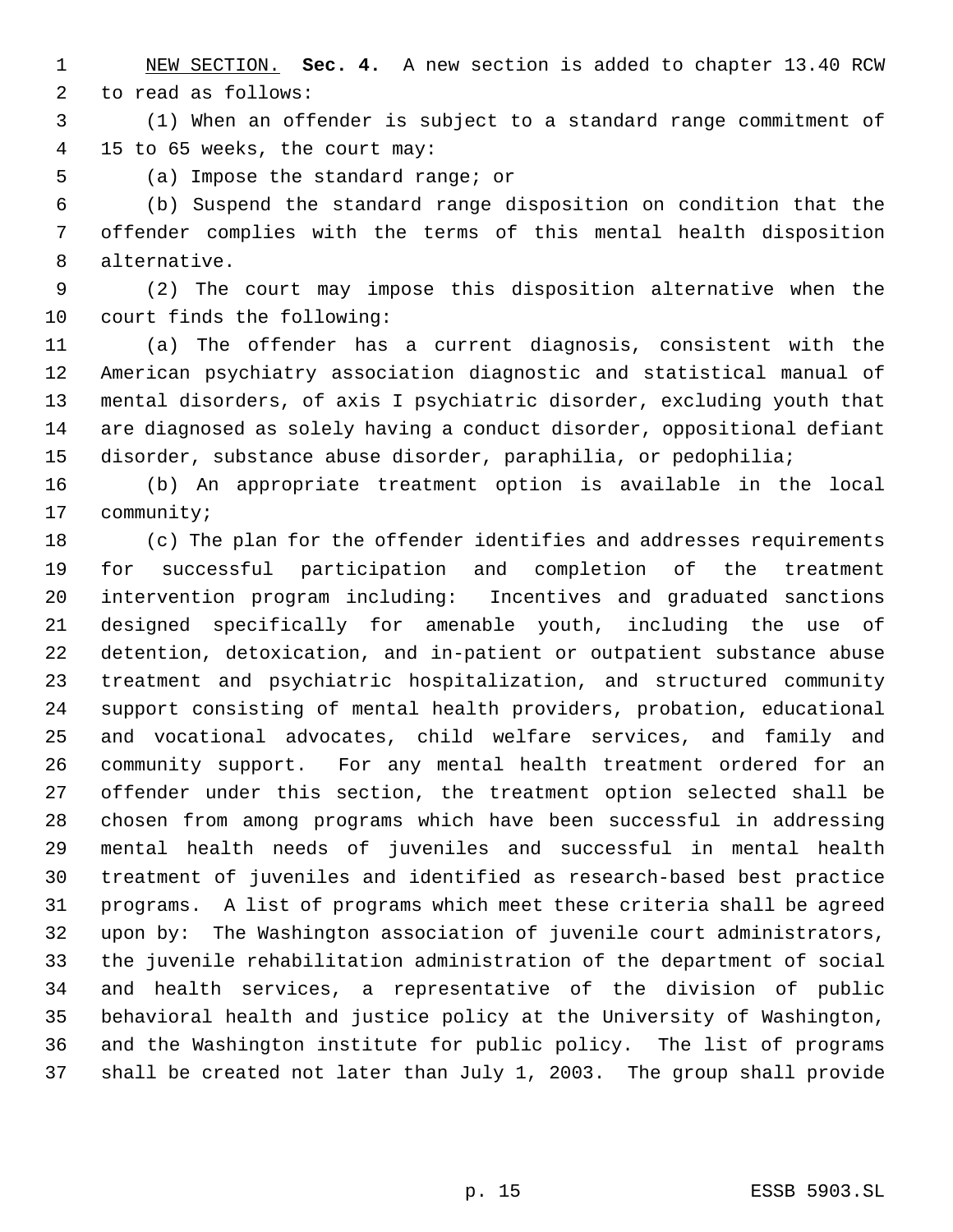the list to all superior courts, its own membership, the legislature, and the governor. The group shall meet annually and revise the list as appropriate; and

 (d) The offender, offender's family, and community will benefit from use of the mental health disposition alternative.

 (3) The court on its own motion may order, or on motion by either party, shall order a comprehensive mental health evaluation to determine if the offender has a designated mental disorder. The court may also order a chemical dependency evaluation to determine if the offender also has a co-occurring chemical dependency disorder. The evaluation shall include at a minimum the following: The offender's version of the facts and the official version of the facts, the offender's offense, an assessment of the offender's mental health and drug-alcohol problems and previous treatment attempts, and the offender's social, criminal, educational, and employment history and living situation.

 (4) The evaluator shall determine if the offender is amenable to research-based treatment. A proposed case management and treatment plan shall include at a minimum:

20 (a) The availability of treatment;

(b) Anticipated length of treatment;

 (c) Whether one or more treatment interventions are proposed and 23 the anticipated sequence of those treatment interventions;

- 24 (d) The education plan;
- (e) The residential plan; and
- (f) The monitoring plan.

 (5) The court on its own motion may order, or on motion by either party, shall order a second mental health or chemical dependency evaluation. The party making the motion shall select the evaluator. The requesting party shall pay the cost of any examination ordered under this subsection and subsection (3) of this section unless the court finds the offender is indigent and no third party insurance coverage is available, in which case the state shall pay the cost.

 (6) Upon receipt of the assessments, evaluations, and reports the court shall consider whether the offender and the community will benefit from use of the mental health disposition alternative. The court shall consider the victim's opinion whether the offender should receive the option.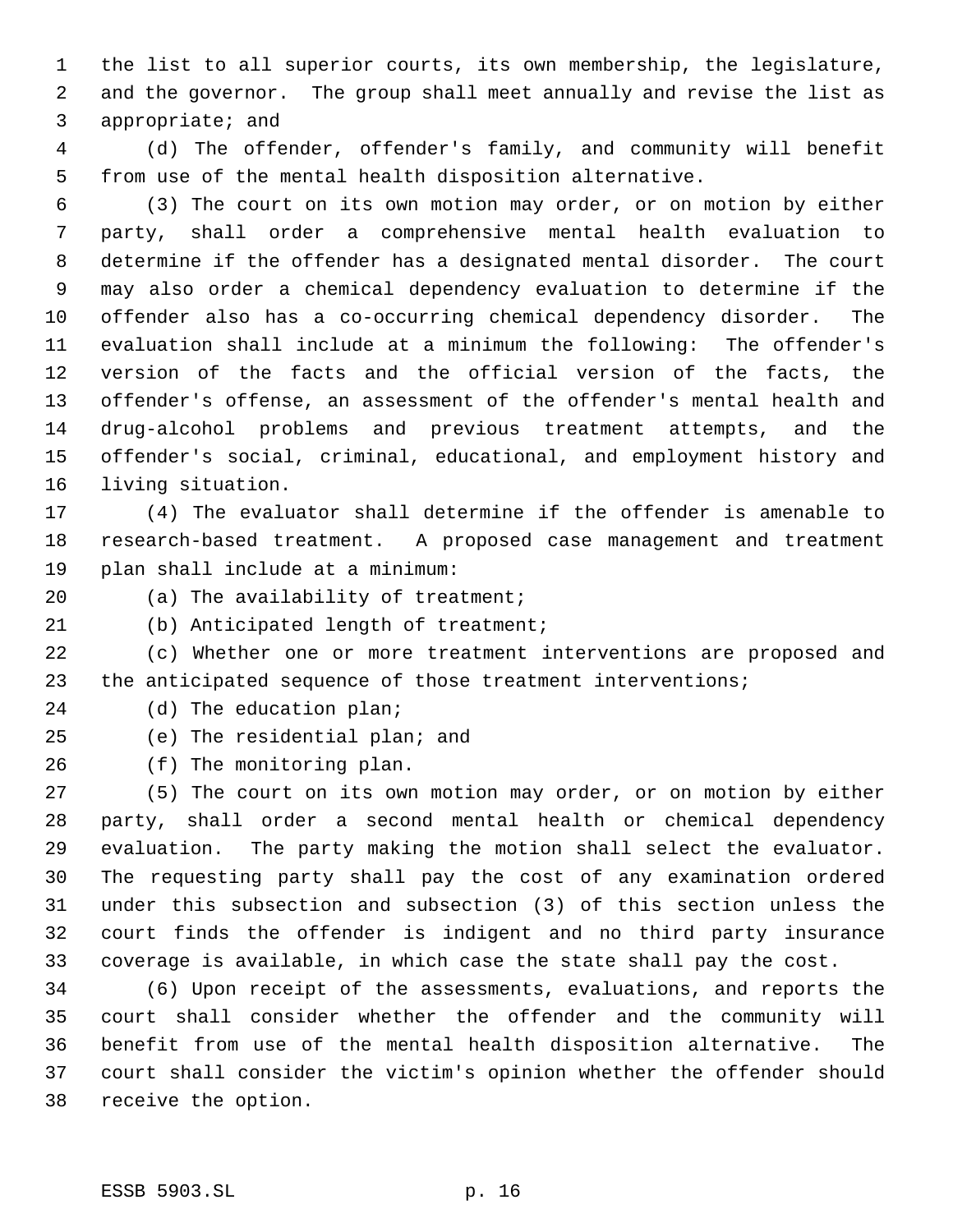(7) If the court determines that the mental health disposition alternative is appropriate, the court shall impose a standard range disposition of not more than 65 weeks, suspend execution of the disposition, and place the offender on community supervision up to one year and impose one or more other local sanctions. Confinement in a secure county detention facility, other than county group homes, inpatient psychiatric treatment facilities, and substance abuse programs, shall be limited to thirty days. As a condition of a suspended disposition, the court shall require the offender to participate in the recommended treatment interventions.

 (8) The treatment providers shall submit monthly reports to the court and parties on the offender's progress in treatment. The report shall reference the treatment plan and include at a minimum the following: Dates of attendance, offender's compliance with requirements, treatment activities, medication management, the offender's relative progress in treatment, and any other material specified by the court at the time of the disposition.

 (9) If the offender fails to comply with the suspended disposition, the court may impose sanctions pursuant to RCW 13.40.200 or may revoke the suspended disposition and order the disposition's execution.

 (10) An offender is ineligible for the mental health disposition option under this section if the offender is adjudicated of a sex or violent offense as defined in RCW 9.94A.030.

 NEW SECTION. **Sec. 5.** A new section is added to chapter 13.40 RCW to read as follows:

 Any charter county with a population of not more than seventy thousand shall establish a pilot program to implement the community commitment disposition alternative contained in this section. The pilot project shall be limited to five beds.

 (1) When the offender is subject to a standard range commitment of 15 to 36 weeks and is ineligible for a suspended disposition alternative, a manifest injustice disposition below the standard range, special sex offender disposition alternative, chemical dependency disposition alternative, or mental health disposition alternative, the court in a county with a pilot program under this section may impose a community commitment disposition alternative and:

(a) Retain juvenile court jurisdiction over the youth;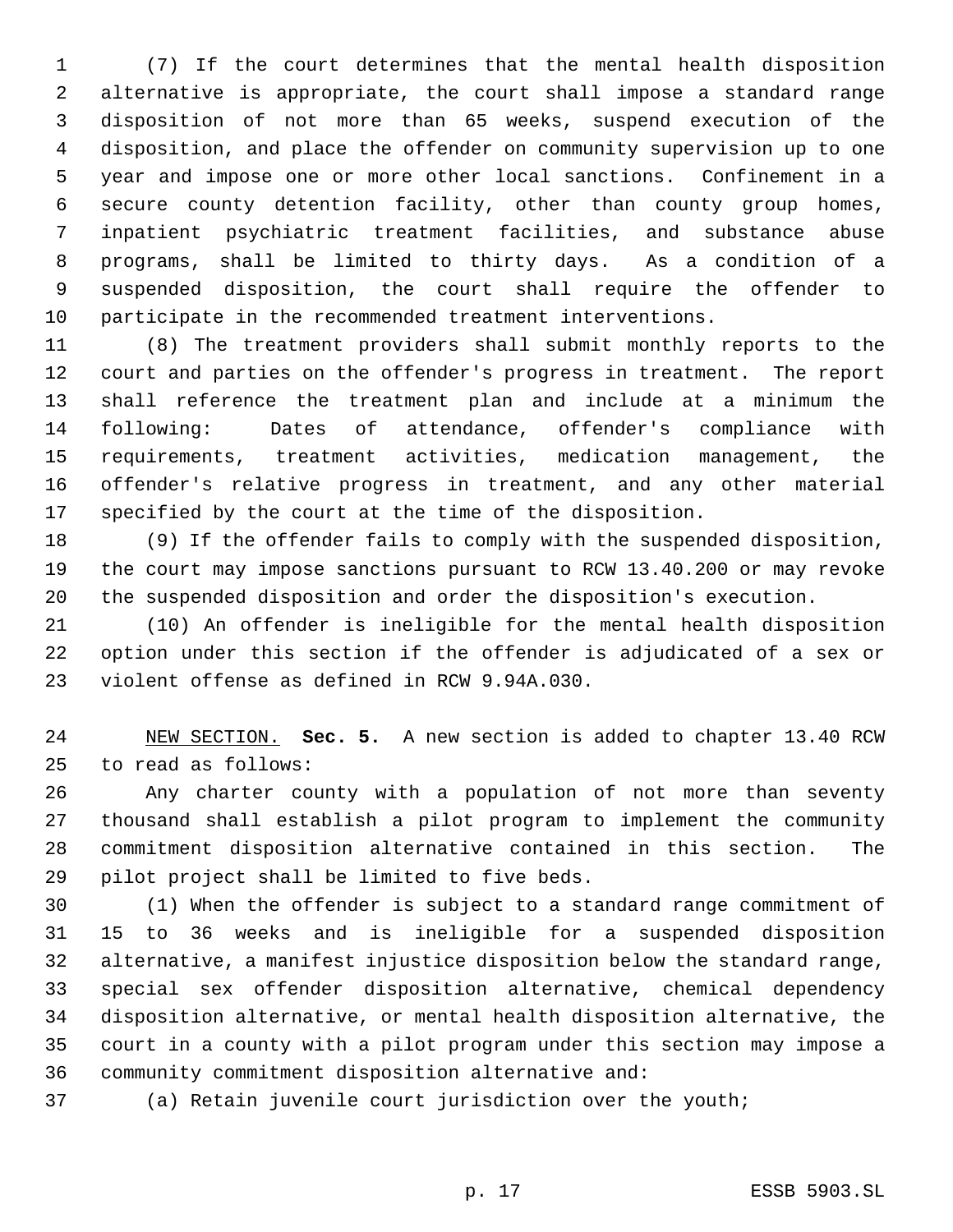(b) Confine the youth in a county detention facility for a period 2 of time not to exceed thirty days; and

 (c) Impose a term of postrelease community supervision for up to one year.

 If the youth receives a standard range disposition, the court shall set the release date within the standard range. The court shall determine the release date prior to expiration of sixty percent of the juvenile's minimum term of confinement.

 (2) The court may impose this community commitment disposition alternative if the court finds the following:

 (a) Placement in a local detention facility in close proximity to the youth's family or local support systems will facilitate a smoother reintegration to the youth's family and community;

 (b) Placement in the local detention facility will allow the youth to benefit from locally provided family intervention programs and other research-based treatment programs, school, employment, and drug and alcohol or mental health counseling; or

 (c) Confinement in a facility operated by the department would result in a negative disruption to local services, school, or employment or impede or delay developing those services and support systems in the community.

 (3) The court shall consider the youth's offense, prior criminal history, security classification, risk level, and treatment needs and history when determining whether the youth is appropriate for the community commitment disposition alternative. If the court finds that a community commitment disposition alternative is appropriate, the court shall order the youth into secure detention while the details of the reintegration program are developed.

 (4) Upon approval of the treatment and community reintegration plan, the court may order the youth to serve the term of confinement in one or more of the following placements or combination of placements: Secure detention, an alternative to secure detention such as electronic home monitoring, county group care, day or evening reporting, or home detention. The court may order the youth to serve time in detention on weekends or intermittently. The court shall set periodic reviews to review the youth's progress in the program. At least fifty percent of the term of confinement shall be served in secure detention.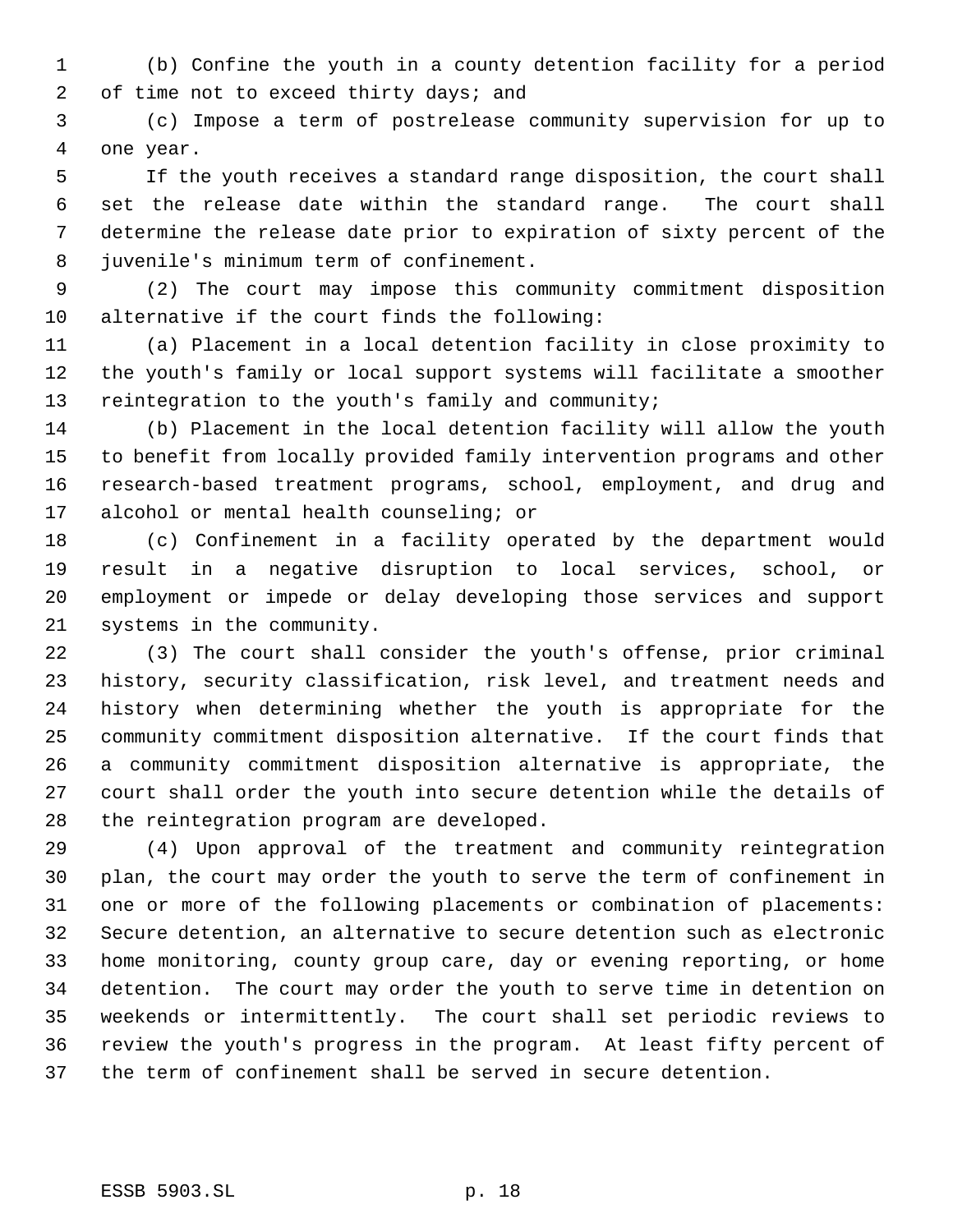(5) If the youth violates the conditions of the community commitment program, the court may impose sanctions under RCW 13.40.200 or modify the terms of the reintegration plan and order the youth to serve all or a portion of the remaining confinement term in secure detention.

 (6) A county may enter into interlocal agreements with other counties to develop joint community commitment programs or to allow one county to send a youth appropriate for this alternative to another county that has a community commitment program.

 (7) Implementation of this alternative is subject to available state funding for the costs of the community commitment program, including costs of detention and community supervision.

 The Washington association of juvenile court administrators shall submit an interim report on the pilot program established in this section to the legislature and appropriate committees by December 31, 2004, and submit a final report to the legislature and the appropriate committees by June 30, 2005.

This section expires July 1, 2005.

 **Sec. 6.** RCW 13.40.165 and 2002 c 175 s 23 and 2002 c 42 s 1 are each reenacted and amended to read as follows:

 (1) The purpose of this disposition alternative is to ensure that successful treatment options to reduce recidivism are available to eligible youth, pursuant to RCW 70.96A.520. The court must consider eligibility for the chemical dependency disposition alternative when a juvenile offender is subject to a standard range disposition of local sanctions or 15 to 36 weeks of confinement and has not committed an A- or B+ offense, other than a first time B+ offense under chapter 69.50 RCW. The court, on its own motion or the motion of the state or the respondent if the evidence shows that the offender may be chemically dependent or substance abusing, may order an examination by a chemical dependency counselor from a chemical dependency treatment facility approved under chapter 70.96A RCW to determine if the youth is chemically dependent or substance abusing. The offender shall pay the cost of any examination ordered under this subsection unless the court finds that the offender is indigent and no third party insurance coverage is available, in which case the state shall pay the cost.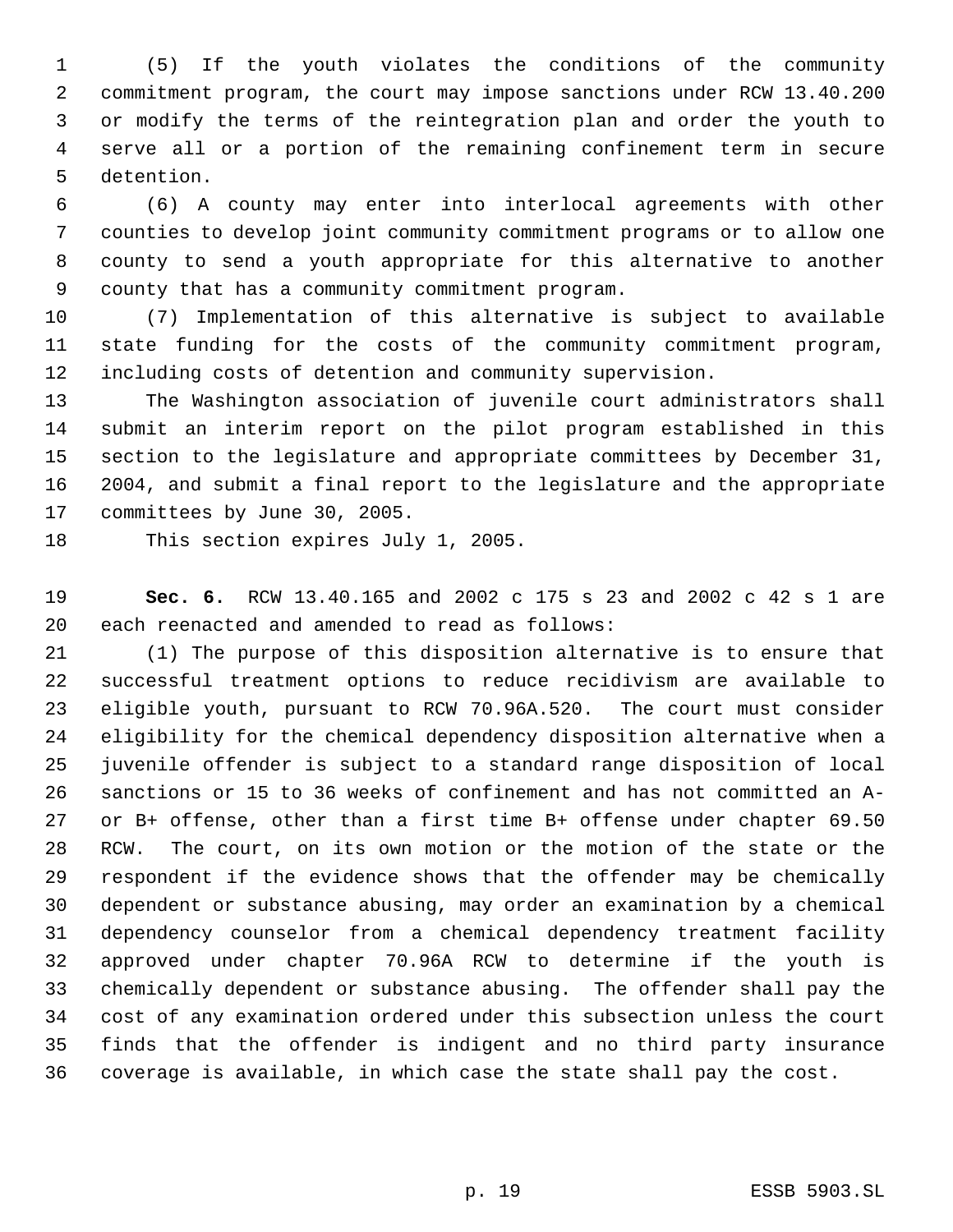(2) The report of the examination shall include at a minimum the following: The respondent's version of the facts and the official version of the facts, the respondent's offense history, an assessment of drug-alcohol problems and previous treatment attempts, the respondent's social, educational, and employment situation, and other evaluation measures used. The report shall set forth the sources of the examiner's information.

 (3) The examiner shall assess and report regarding the respondent's relative risk to the community. A proposed treatment plan shall be provided and shall include, at a minimum:

(a) Whether inpatient and/or outpatient treatment is recommended;

(b) Availability of appropriate treatment;

 (c) Monitoring plans, including any requirements regarding living conditions, lifestyle requirements, and monitoring by family members, legal guardians, or others;

(d) Anticipated length of treatment; and

(e) Recommended crime-related prohibitions.

 (4) The court on its own motion may order, or on a motion by the state or the respondent shall order, a second examination. The evaluator shall be selected by the party making the motion. The requesting party shall pay the cost of any examination ordered under this subsection unless the requesting party is the offender and the court finds that the offender is indigent and no third party insurance coverage is available, in which case the state shall pay the cost.

 (5)(a) After receipt of reports of the examination, the court shall then consider whether the offender and the community will benefit from use of this chemical dependency disposition alternative and consider the victim's opinion whether the offender should receive a treatment disposition under this section.

 (b) If the court determines that this chemical dependency disposition alternative is appropriate, then the court shall impose the standard range for the offense, or if the court concludes, and enters reasons for its conclusion, that such disposition would effectuate a manifest injustice, the court shall impose a disposition above the 35 standard range as indicated in option ( $(\theta)$ ) D of RCW 13.40.0357 if the disposition is an increase from the standard range and the confinement of the offender does not exceed a maximum of fifty-two weeks, suspend execution of the disposition, and place the offender on community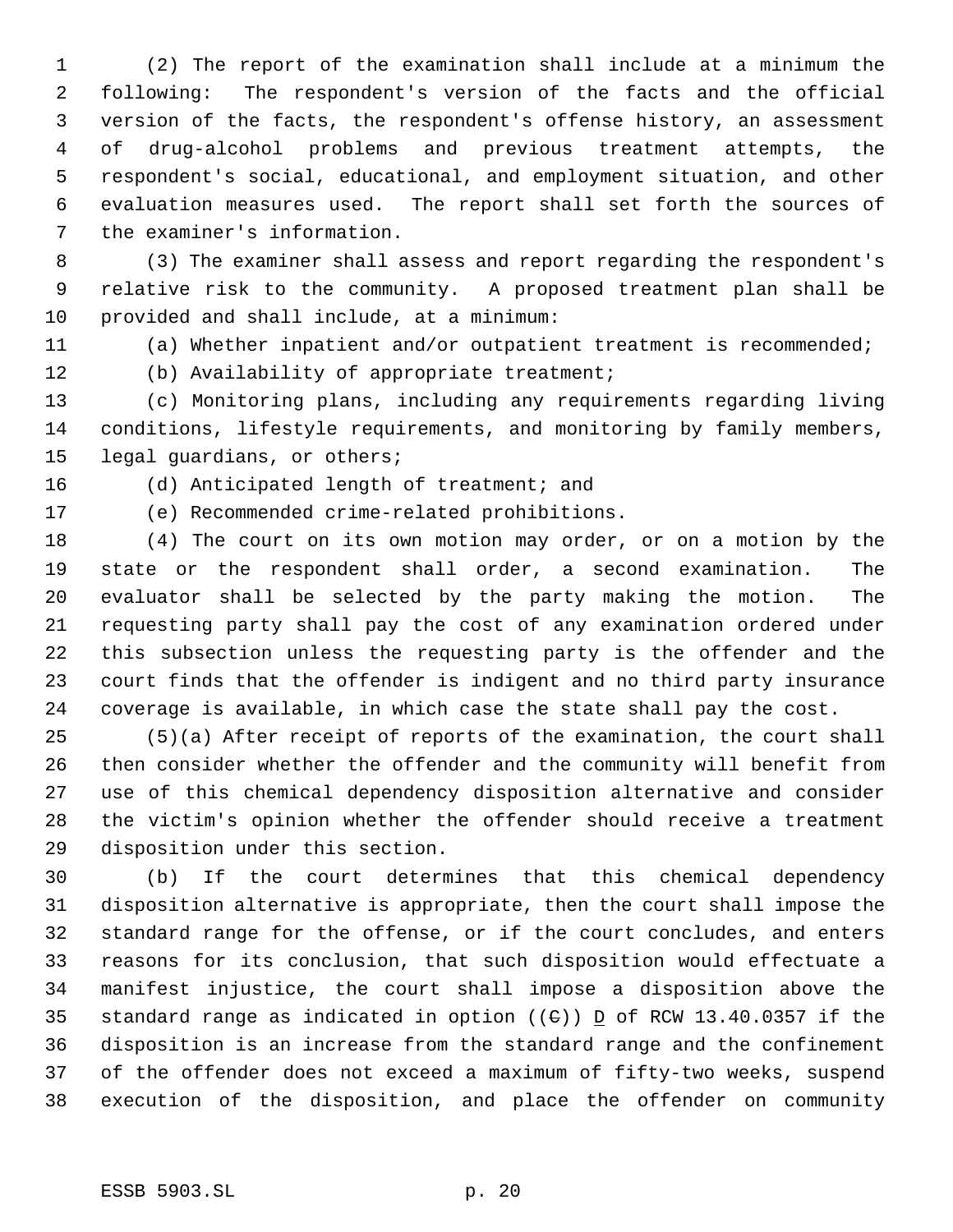supervision for up to one year. As a condition of the suspended disposition, the court shall require the offender to undergo available outpatient drug/alcohol treatment and/or inpatient drug/alcohol treatment. For purposes of this section, inpatient treatment may not exceed ninety days. As a condition of the suspended disposition, the court may impose conditions of community supervision and other sanctions, including up to thirty days of confinement, one hundred fifty hours of community restitution, and payment of legal financial obligations and restitution.

 (6) The drug/alcohol treatment provider shall submit monthly reports on the respondent's progress in treatment to the court and the parties. The reports shall reference the treatment plan and include at a minimum the following: Dates of attendance, respondent's compliance with requirements, treatment activities, the respondent's relative progress in treatment, and any other material specified by the court at the time of the disposition.

 At the time of the disposition, the court may set treatment review hearings as the court considers appropriate.

 If the offender violates any condition of the disposition or the court finds that the respondent is failing to make satisfactory progress in treatment, the court may impose sanctions pursuant to RCW 13.40.200 or revoke the suspension and order execution of the disposition. The court shall give credit for any confinement time previously served if that confinement was for the offense for which the suspension is being revoked.

 (7) For purposes of this section, "victim" means any person who has sustained emotional, psychological, physical, or financial injury to person or property as a direct result of the offense charged.

 (8) Whenever a juvenile offender is entitled to credit for time spent in detention prior to a dispositional order, the dispositional order shall specifically state the number of days of credit for time served.

 (9) In no case shall the term of confinement imposed by the court at disposition exceed that to which an adult could be subjected for the same offense.

 (10) A disposition under this section is not appealable under RCW 13.40.230.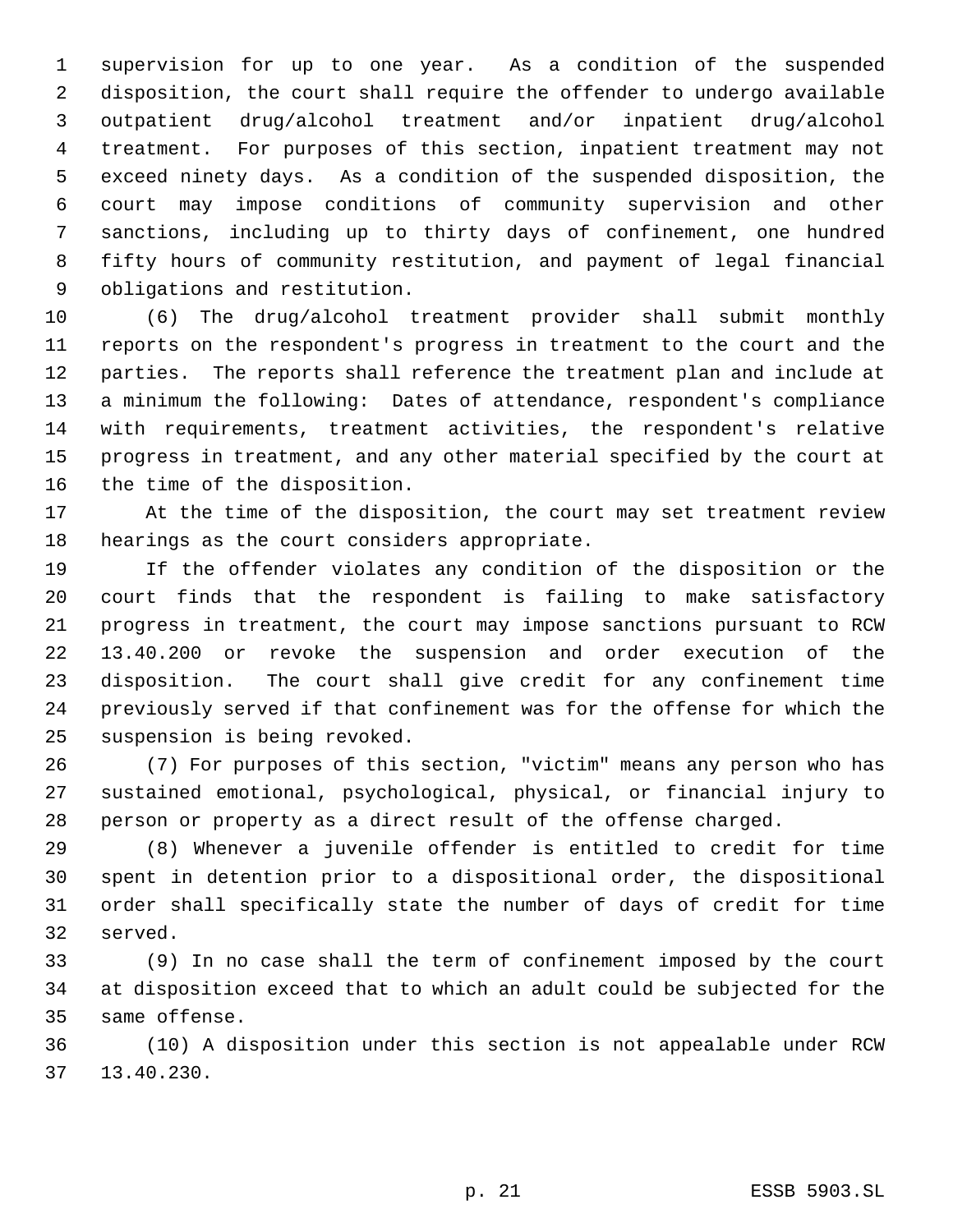NEW SECTION. **Sec. 7.** Because model adherence and competent delivery of research-based intervention programs is critical for reducing recidivism, the Washington state institute for public policy shall develop adherence and outcome standards for measuring effectiveness of treatment programs referred to in this act. The standards shall be developed and presented to the governor and legislature no later than January 1, 2004. The standards shall include methods for measuring competent delivery of interventions as well as success factors following treatment. The standards shall include, but not be limited to hiring, training and retaining qualified providers, managing and overseeing the delivery of treatment services, and developing quality assurance measures. The department shall utilize these standards to assess program effectiveness. The courts shall also utilize these standards in determining their continued use of these alternatives. The courts shall not continue to use programs that do not comply with these standards.

 NEW SECTION. **Sec. 8.** (1) A task force is created for the purpose of examining the coordination of information, education services, and matters of public safety when juvenile offenders are placed into public schools, following their conviction.

 (2) The task force shall be chaired by the superintendent of public instruction and include a representative from the juvenile rehabilitation administration of the department of social and health services, the state board of education, associations which represent school teachers, administrators, and school boards, superior court judges, the Washington association of juvenile court administrators, prosecuting attorneys, the governor, attorneys whose practice includes criminal defense work for juvenile defendants, three groups whose primary purpose is the delivery of services to families and children, and law enforcement. The three groups who deliver services shall be selected by the superintendent of public instruction.

 (3) The task force shall identify specific policies and statutory, administrative, and practice processes and barriers that may operate to impede: (a) The identification and delivery of appropriate and coordinated services to juvenile offenders who are placed in, or returned to public schools following conviction of an offense; and (b) transmittal of information regarding juvenile offenders who are